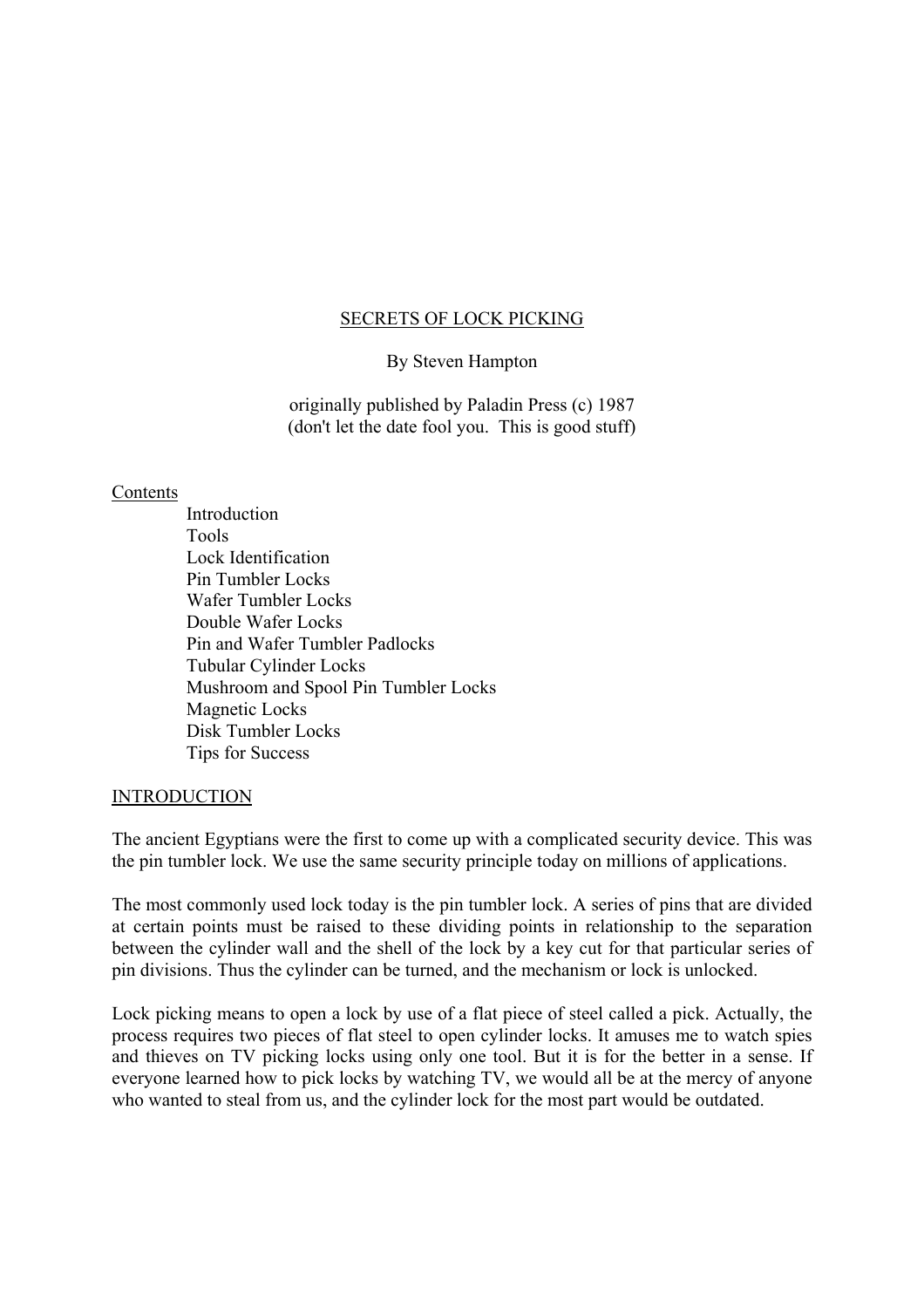The actual definition of lock picking should be: "The manipulation and opening of any restrictive mechanical or electronic device by usage of tools other than the implied instrument (key or code) used solely for that device." A little lengthy, but more accurate description. With cylinder locks, it requires a pick and a tension wrench.

By picking the lock, you simply replace the function of a key with a pick that raises the pins to their "breaking point," and using a tension wrench one rotates the cylinder to operate the cam at the rear of the lock's cylinder to unlock the mechanism.



Figure 1. The pin tumbler lock, cutaway view,

The tension wrench is used to apply tension to the cylinder of the lock to cause a slight binding action on the pins as well as to turn the cylinder after the pins have been aligned by the pick; this opens the lock. The slight binding action on the pins caused by the tension wrench allows one to hear and feel each pin as it "breaks" or reaches alignment with the separation of cylinder and shell. The vibration is felt in the knuckles and joints of the fingers, and the sound is similar to that of a cricket in an arm wrestling match-a subtle yet distinct click. Usually you need very little tension with the wrench while picking the lock. In fact, it takes somewhat of a delicate, yet firm touch. This is the secret to picking locks successfully-a firm and yet gentle touch on the tension wrench. You should be able to feel the pins click into place with the right amount of tension; experience will be your true guide.

Half of your success will be based on your ability to use or improvise various objects to use as tools for your purpose. The other half will depend on practice. I once picked a pin tumbler lock using a borrowed roach clip and a hairpin. A dangerous fire was prevented and probably several lives were saved. The world is full of useful objects for the purpose, so never hesitate to experiment.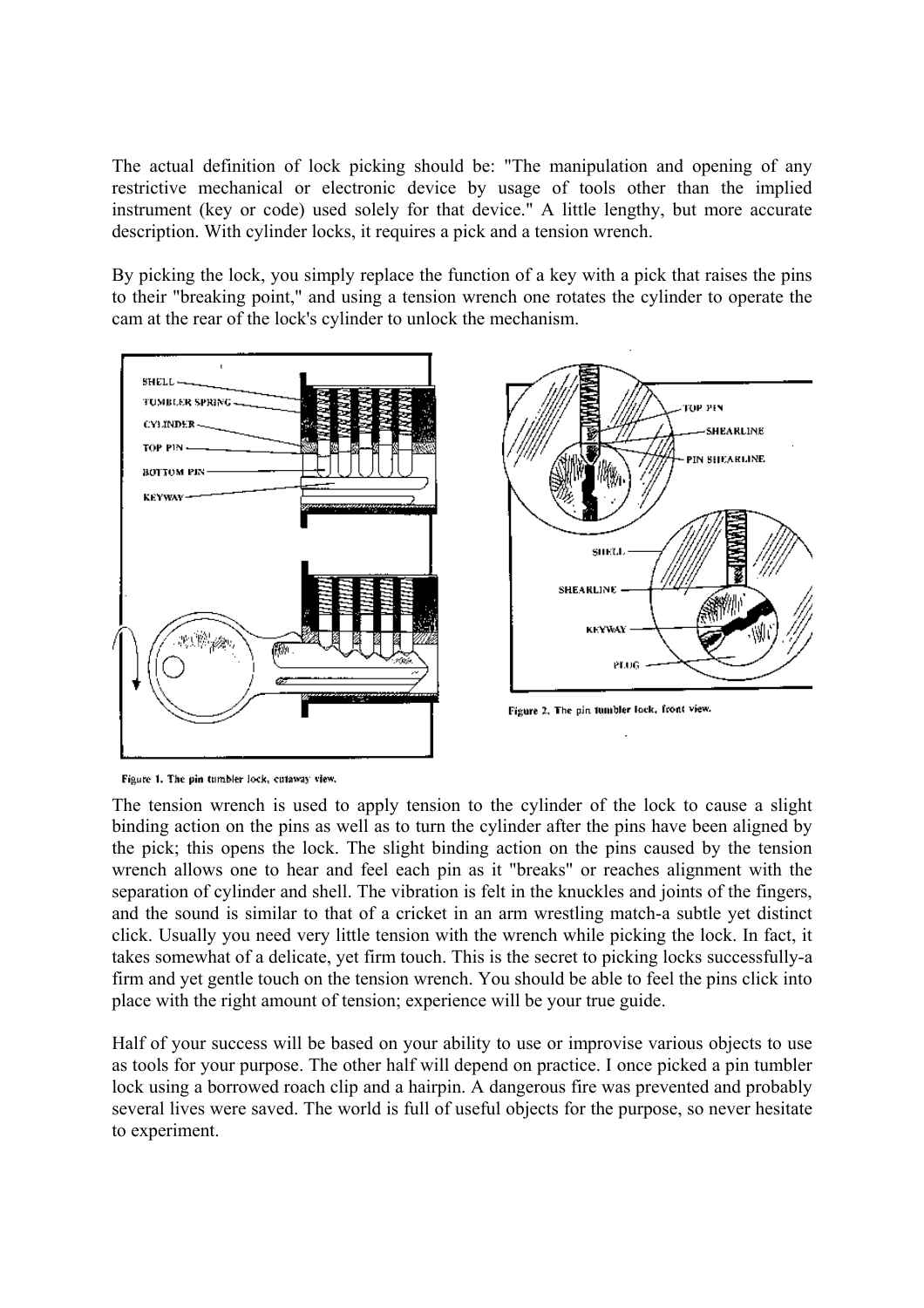#### TOOLS

 I started picking locks using a small screwdriver and a safety pin. The screwdriver can be used as a tension wrench, and the safety pin is used like a "hook" pick. The last half inch of the screwdriver's tip was bent at a 45 degree angle so as to allow easy entry for the pick (bent safety pin). Do not heat the screwdriver tip to bend it, as this will destroy its temper. Use a vise and hammer to do the job. Bend slowly by using firm and short taps of the hammer, otherwise you may break and weaken the shaft. The safety pin should be about one and a half inches long and bent in the same way.

With the small screwdriver as a tension wrench, you can use more of a turning or twisting movement than with a regular tension wrench so you will generally need less direct force when using it. As I mentioned earlier, with practice you will develop the feeling for the right amount of tension on a cylinder. If the safety pin bends after a short time, use the keyway of the lock you are picking to bend it back into shape. Even after several times of bending, it should still be useful. Keep a few spares handy, though. File the tip of the safety pin flat in relationship to the bottom of the pins in the lock. Smooth any sharp edges so that you won't impale yourself. Also, if the tip is smooth, the pick will not get hung up on the pins while picking the lock.

Granted these are not the best tools for the job, but they do work. If you learn to use your junk box as a rich source of equipment, then with your experience real lock picks will give you magic fingers. Also, you'll have the advantage of being able to improvise should you be without the real things (which are illegal to carry on your person in most parts of the country).

Lock picks are difficult to get. I received my first set when I became a locksmith apprentice. All of my subsequent sets I made from stainless steel steak knives with a grinder and cut-off wheel. They are much more durable than the commercial picks. If you do make your own, make certain that the steel is quenched after every 3 seconds of grinding-do not allow the pick to get hot to the point of blue discoloration.

A diamond pick is the standard pick I use on most all pin and wafer locks. A small diamond pick is used for small pin tumbler locks such as small Master padlocks, cabinet file locks, etc. The tubular cylinder lock pick, we will discuss later. The double-ended, single-pronged tension wrench is used with the diamond pick. It features double usage; a small end for small cylinders and a large end for the larger cylinders. A special tension wrench is used for double-wafer cylinder locks with an end with two prongs on one end and tubular cylinder locks with the single prong on the other end. We will discuss tubular cylinder and doublewafer locks later as well. The steel should be .030 inches to .035 inches thick for the picks and 045 inches to 050 inches thick for the first tension wrench mentioned above. The second tension wrench should be .062 inches square (.062 inches x .062 inches) on the tubular cylinder side (one pronged end), and .045 inches thick on the double-wafer end (twopronged end). You can accomplish this by starting out with .045 inches in thickness. The two-pronged end should be bent carefully in a vise at a 30 degree angle. This allows easy entry for the pick on double-wafer locks.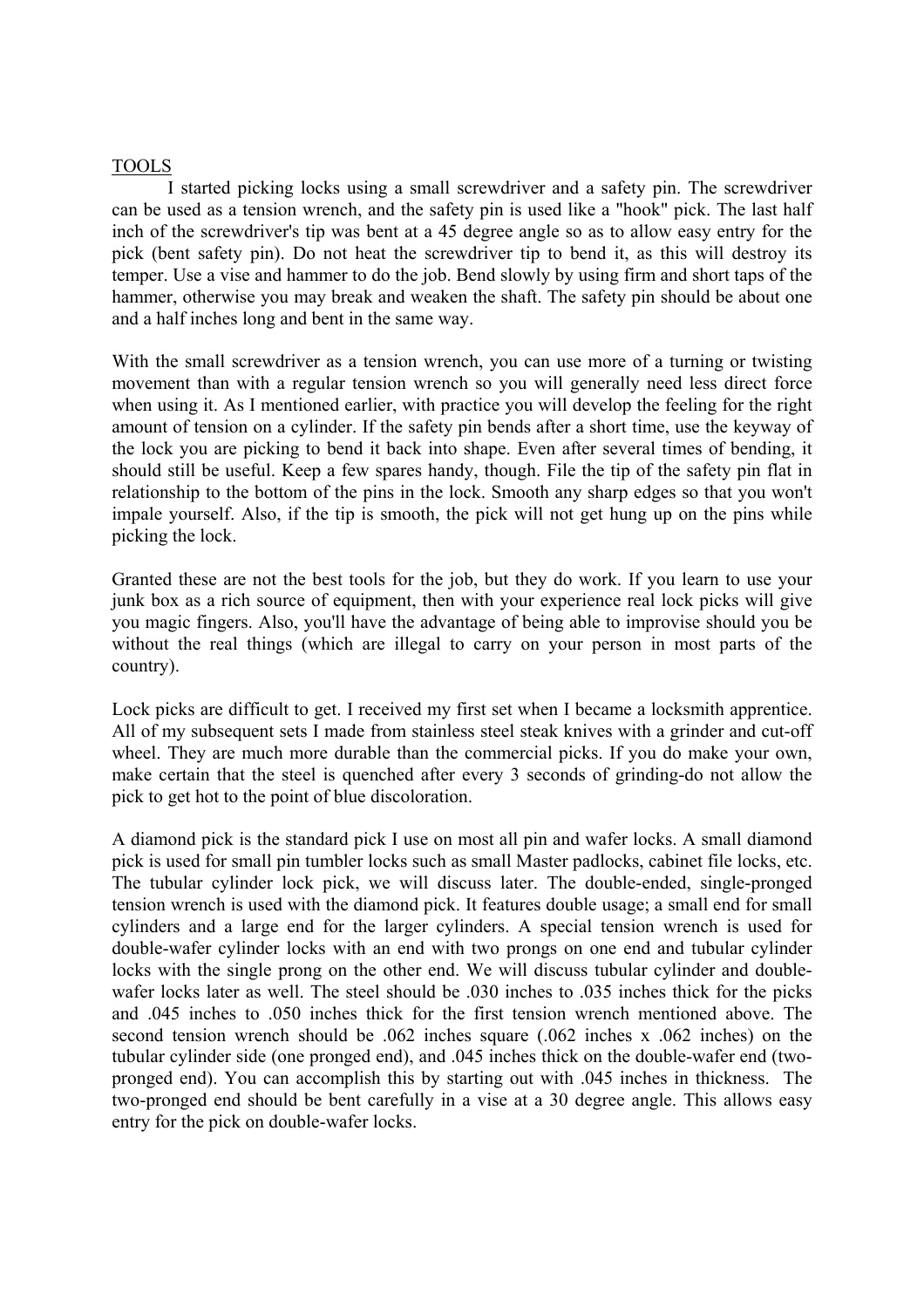

Figure 3. A; a diamond pick; B: a small diamond pick; C: a tubular cylinder lock pick; D: a tension wrench, used with the diamond picks; E: a tension wrench intended for double-wafer cylinder locks and tubular cylinder locks.

Among the more common tools used by professionals around the world is the rake pick. The rake pick is used to "rake" the tumblers into place by sliding it in and out across the tumblers. I seldom use the rake pick because it is not highly effective and I consider it a sloppy excuse for a lock pick. I've seen the rake pick work on some difficult locks, but you can rake with a diamond pick and get the same results. I prefer the diamond pick for most tumbler locks simply because it is easier to get in and out of locks-it slides across the tumblers with little or no trouble.

A ball pick is used for picking double-wafer cylinder locks, though I never carry one; I use a large diamond pick and reverse it when picking these locks. This means I have one less pick to carry and lose.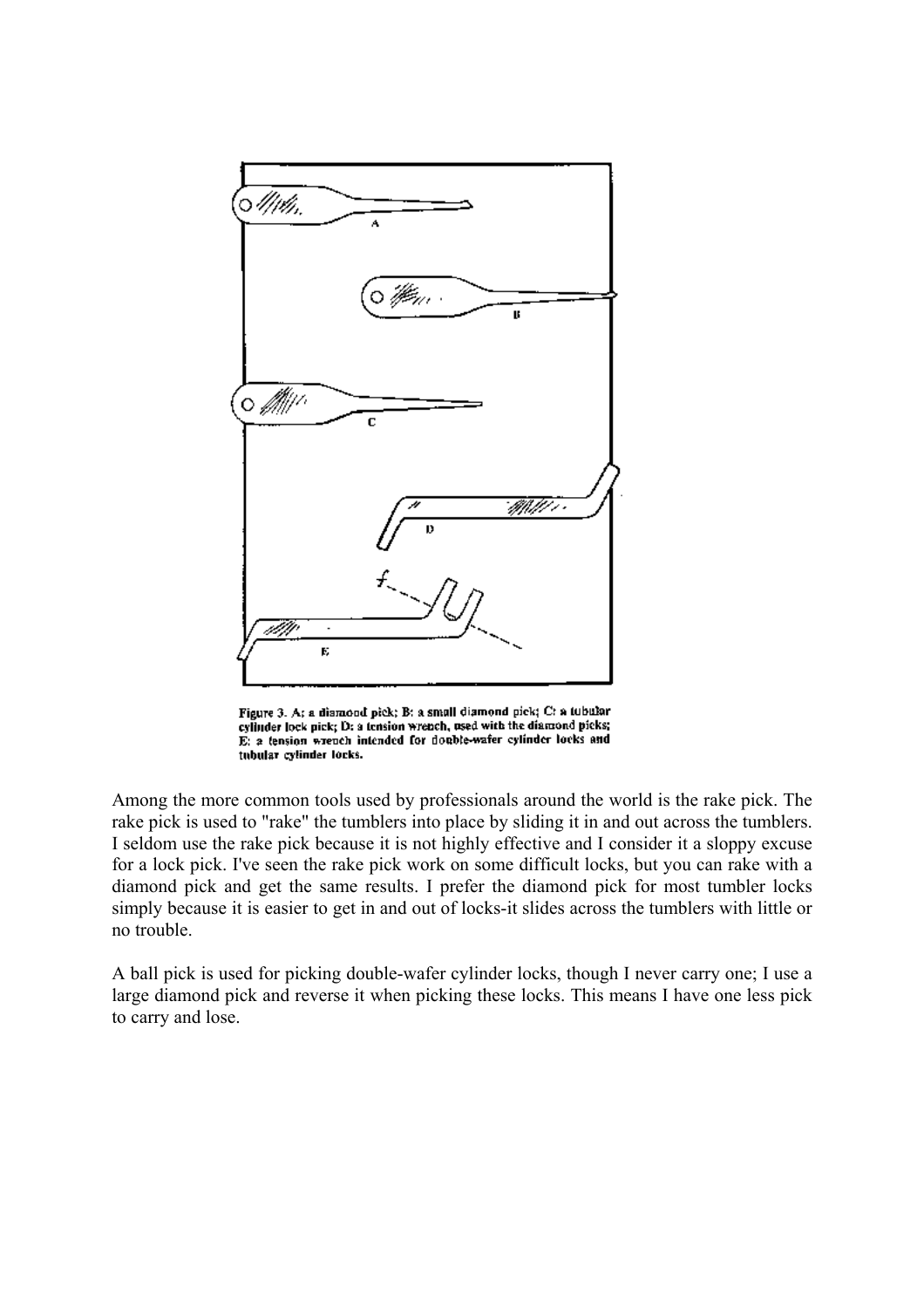

Figure 5. A: a hook pick; B: a pin and wafer lock tension wrench; rigure S. A: whole patch of the pain and water fouch tension wrench;<br>C: a double-wafer tension wrench; D: a Feather Touch tension wrench;<br>E: a homemade Feather Touch tension wrench.

A double-ball pick is used like a rake on double-wafer locks in conjunction with a tension wrench (two-pronged end).

A hook pick is used to open lever tumbler locks, though again, I use a diamond pick with a hooking action when possible. There are various sizes of hooks but they all have the same basic job-to catch the movable levers that unlock lever locks.

There are also various sizes of tension wrenches. They are usually made from spring steel. The standard tension wrench is used for pin and wafer locks. A special tension wrench is called a Feather Touch, and it is used for high security mushroom and spool pin tumbler locks. Its delicate spring-loaded action allows the pick to bypass the tendencies of these pins to stick. A homemade version of the Feather Touch can be made from a medium-light duty steel spring.

As to getting lock picks for your own use, you cannot go down to your local hardware store and buy them. I could supply you with some sources or wholesalers, but I do believe it is illegal for them to sell to individuals. Your best bet would be to find a machine shop that will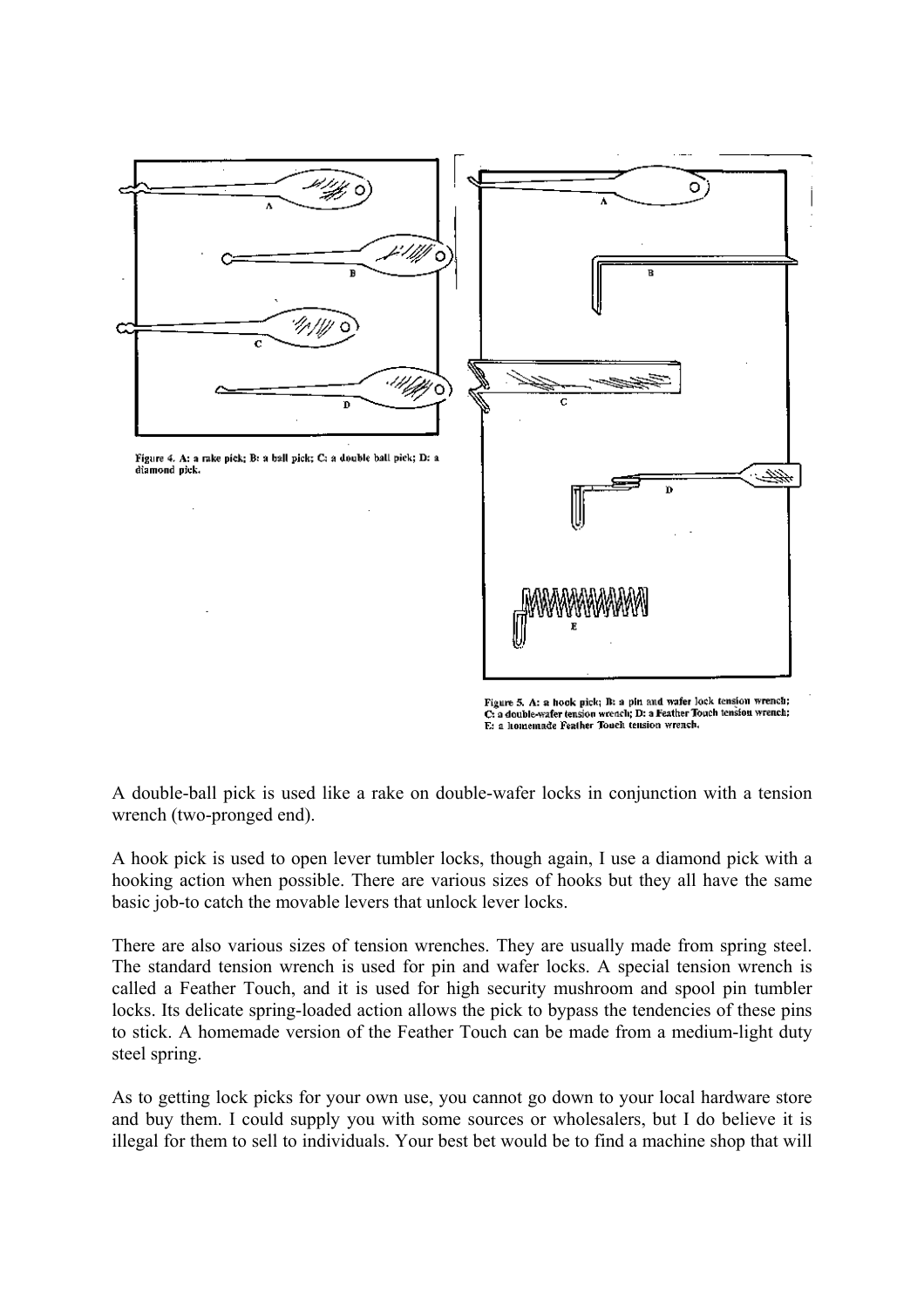fabricate them for you. It would be less expensive and arouse less suspicion if you purchase a small grinder with a cut-off wheel and make your own. With a little practice, you can make a whole set in an afternoon. Use a copy of the illustrations in this book as templates and carefully cut them out with an X-ACTO knife. Cut down the middle of the lines. Acquire some stainless steel (many steak knives approach proper thickness).

With a glue stick, lightly coat one side of the paper template and apply it to the cleaned stainless surface, and allow it to dry. You'll need a can of black wrinkle finish spray paint. This kind of paint has a high carbon content and can stand high temperature of grinding. Spray the stainless (or knives) with the patterns glued on and dry in a warm oven or direct sunlight for one hour. Set aside for twenty-four more hours. Peel off the paper template and you are ready to cut and grind. Please use caution when cutting and grinding. The piece should be quenched every three seconds in cold water. Smooth up sharp edges with a small file or burnishing wheel.

Tools made from stainless steel will outlast the purchased ones. The tools purchased from most suppliers are made from spring steel and wear out after about 100 uses. The stainless steel ones, if properly made, should last over 2,000 uses.

## LOCK IDENTIFICATION

There are many types of locks, the most common being:

1. The pin tumbler lock. Used for house and garage doors, padlocks, mail boxes, and Ford automobiles.

2. The wafer tumbler lock. Used for garage and trailer doors, desks, padlocks, cabinets, most autos, window locks, and older vending machines.

3. The double-wafer lock. Used for higher security wafer tumbler applications.

4. The warded locks. Used for light security padlocks and old-fashioned door locks.

5. Lever locks Used for light security and older padlocks, sophisticated safe-deposit boxes, some desks, jewelry boxes, and small cash boxes.

6. Tubular cylinder locks. Used for alarm control systems, newer vending machines, carwash control boxes and wherever higher security problems might exist.

These locks are the more common locks used yet there are variations and combinations of these principal types that usually pick open in the manner that will be discussed. Some of them just require practice of the basic types, others luck, and most of the rest of them knowledge of how that particular lock works and is keyed. This comes from experience.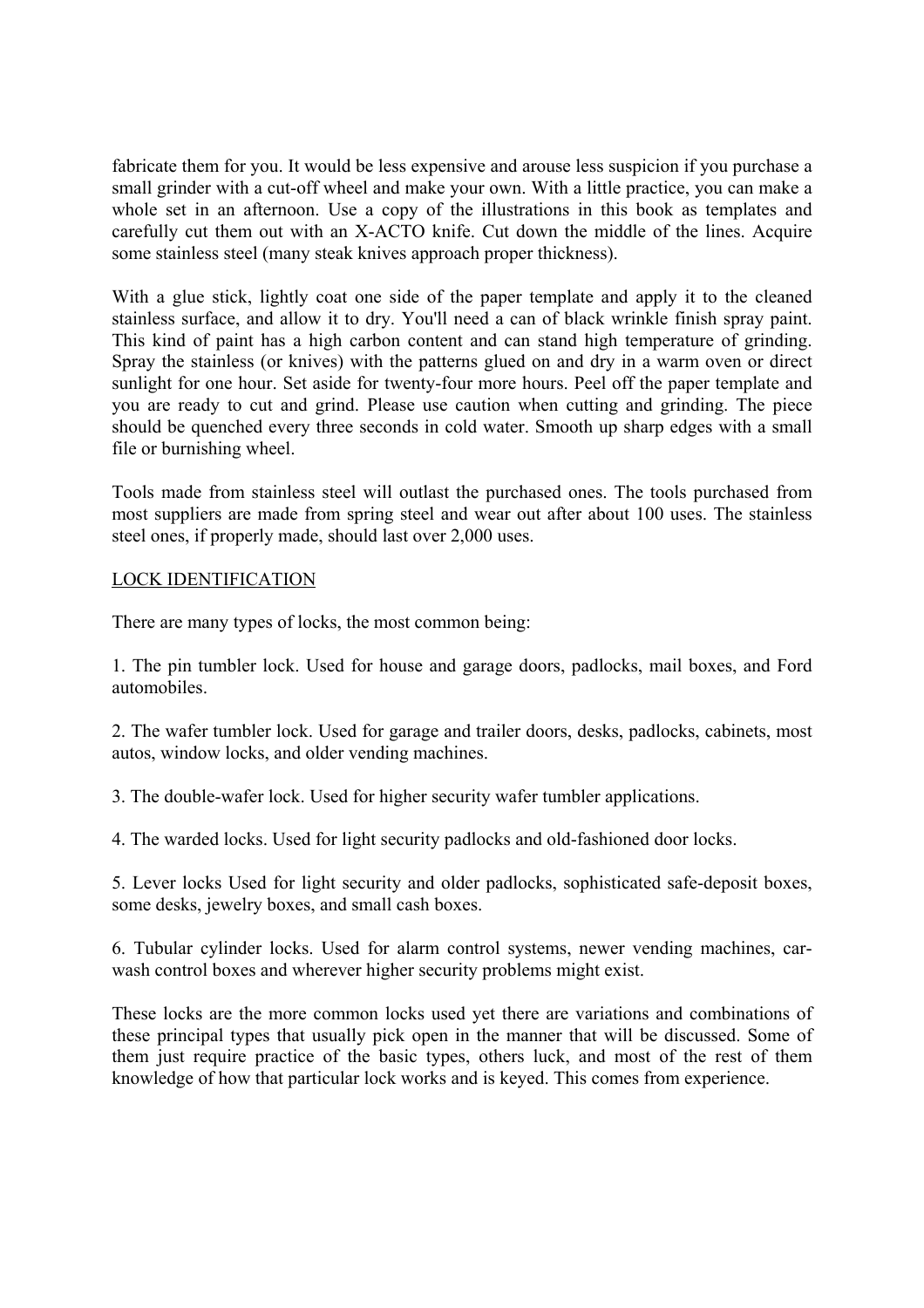



Figure 6. A: a pin tumbler lock; B: a wafer tumbler lock; C: a doublewafer tumbler lock.

Figure 7. A: a warded lock; B: a lever lock; C: a tubular cylinder lock.

#### PIN TUMBLER LOCKS

Pin tumbler locks offer the most security for their price. They have close machine tolerances and approximately 1,000,000 different key combinations for a five-pin lock. Considering the thousands of different companies making pin tumblers (different shaped keyways for each company or design line), the chances of someone having a key that will work in your front door lock are one in many billions.

Pin tumbler locks can easily be identified by peering down the keyway and locating the first round pin.

Sometimes you can see the pin's dividing point, where it breaks with the cylinder wall (shear point).

To successfully pick a pin tumbler lock, your sense of touch sould be honed so that both hands feel the tools.

Once the hand holding the pick has located a slight relief in tension while picking a particular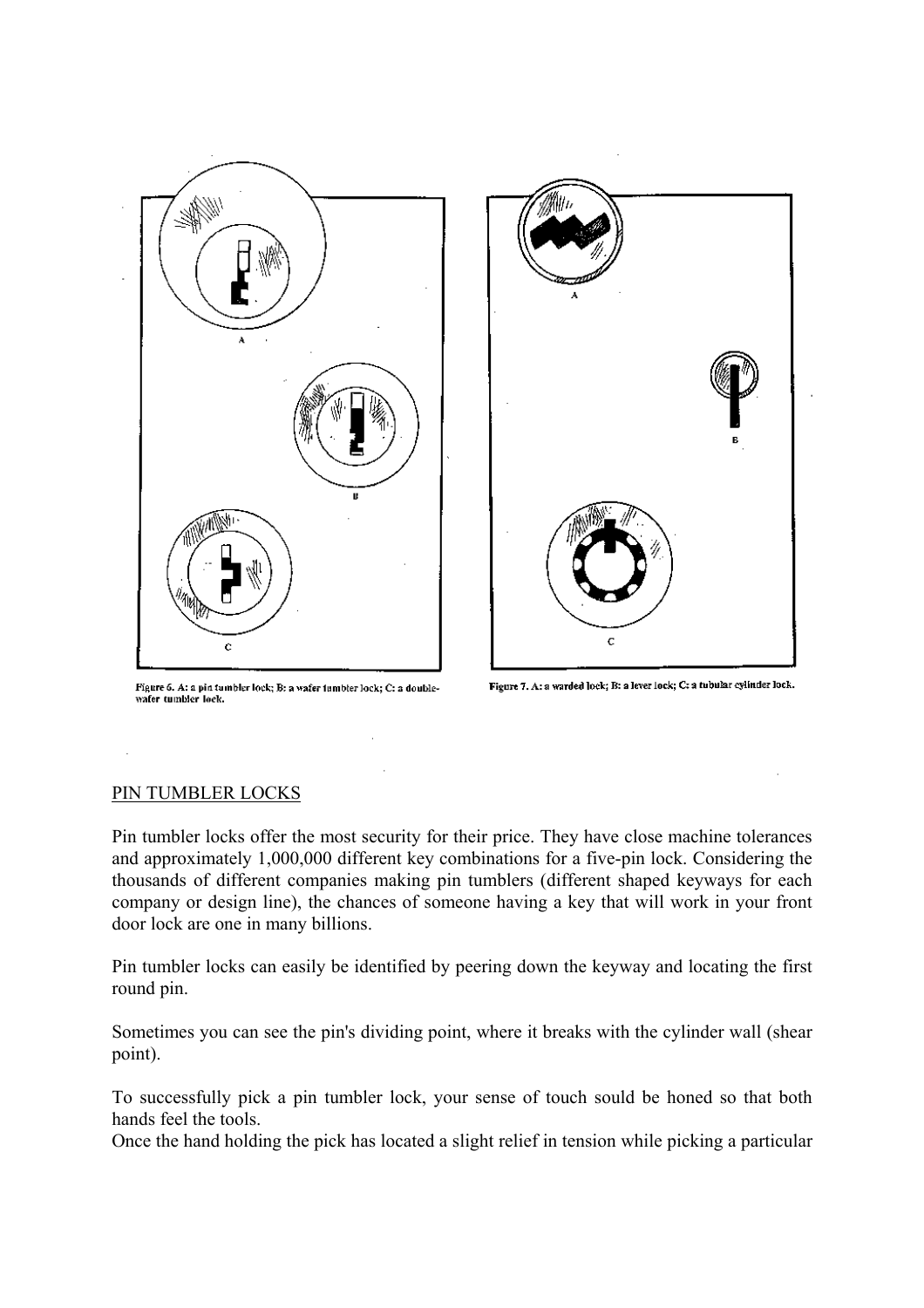tumbler, the other hand holding the tension wrench will feel a relief or breaking point. Both hands should be involved with the sense of touch, the sensing of the inner workings of the lock.

We are now ready to begin the first lesson. First open your front door and check for a pin tumbler lock on it. It should have one on it. If there is one, leave the door open to decrease suspicion. Do not lock yourself out of your apartment or house by being overconfident; not only will you raise suspicion, but window glass is not cheap.

## HOW TO PICK A TUMBLER LOCK

## *STEP ONE*

Without using the tension wrench, slip the pick into the lock. The "hook" of the pick should be toward the tumblers (up in most cases, depending on whether or not the lock was mounted upside down-you can tell by looking down the keyway and locating the first pin with your pick). Try to feel the last tumbler of the lock. It should be 7/8 inches into the lock for a fivepin tumbler lock (most common pin tumbler lock used).

Make certain that you have no tension on the wrench when inserting the pick as this will encumber the frontal tumblers. When you feel the back tumbler, slowly raise it with a slight prying motion of the pick. Release it, but keep the pick in the lock on the rear tumbler. Now insert the tension wrench, allowing room for the pick to manipulate all of the pins. It should be placed at the bottom of the cylinder if the lock was mounted upright, tumblers toward the top of the cylinder. Apply firm and yet gentle clockwise pressure to the tension wrench.

Slowly raise the back tumbler with a slight prying motion of the pick. A minute click will be felt and heard when it breaks. It will lose its springiness when this occurs, so do not go any further with it. Any further movement with the pick will cause binding by going past the pins' shear line. Continue an even pressure with the tension wrench.

Keeping an even tension pressure, proceed to Step Two.

## *STEP TWO*

The fourth tumbler should be easily felt since it is the next one in line. Raise it until it breaks, keeping the tension wrench steady. It too will give a sound and sensation when it breaks or aligns.

## *STEP THREE*

The third or middle tumbler is next. Again, it too will click. Maintain a constant, even pressure on the wrench about the same pressure that you would use to replace a cap on a catsup bottle. You may feel the "clicks" in your tension wrench as well as hear them.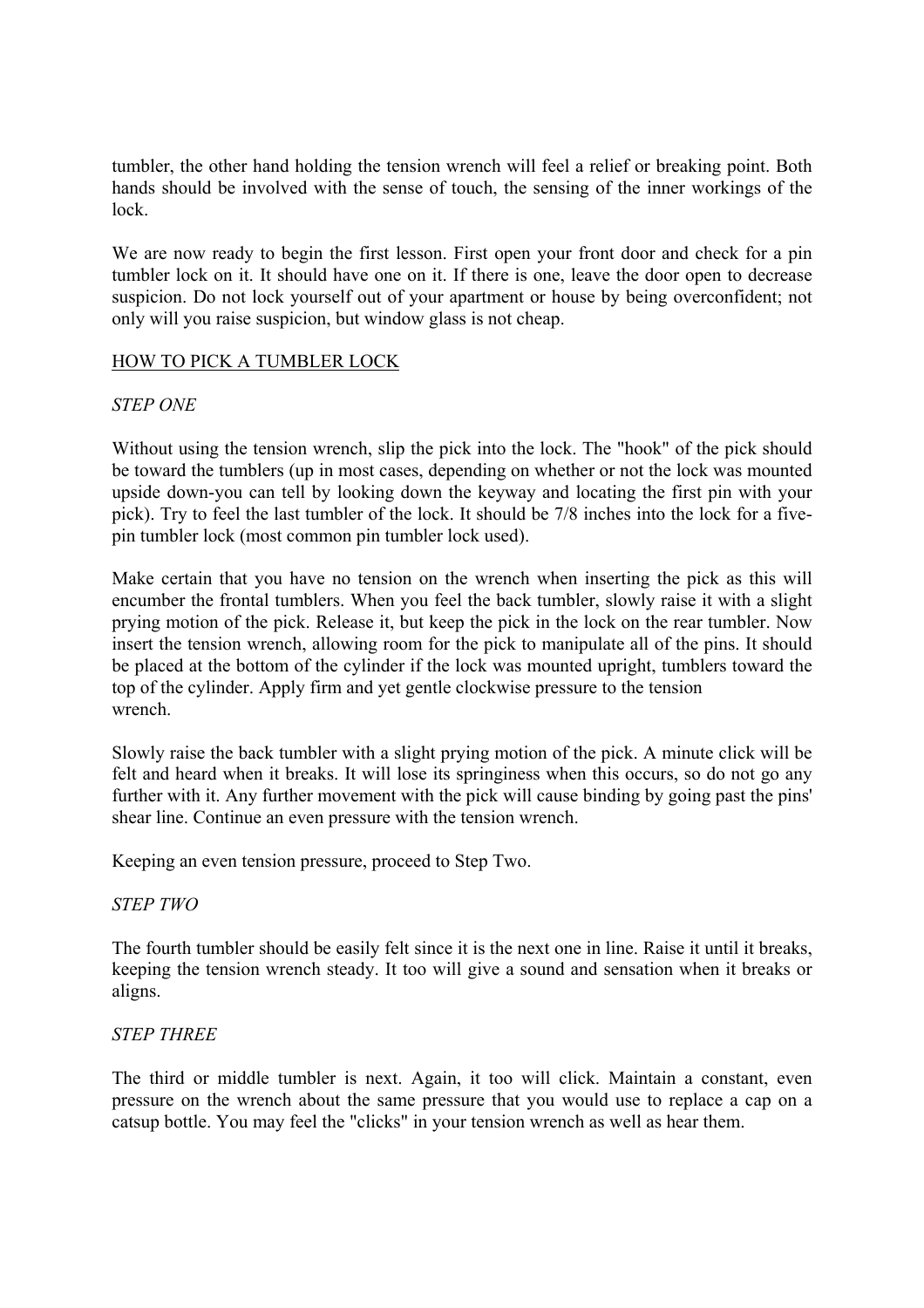

# *STEPS FOUR AND FIVE*

Continue on to the next tumbler out, working toward you. When it breaks, raise the last (front) tumbler to its braking point and the cylinder should be free to rotate and unlock the door. Sometimes you may have to play with the wrench to open the lock because you may have raised a tumbler too high, past its breaking point. If this is the case, very slowly and gradually release the tension wrench pressure and the overly extended tumbler will drop into its breaking point before the other tumblers have a chance to fall. The cylinder should pop open at that point. I have found that this technique is responsible for over 30 percent of my successes in opening all tumbler locks.

If the lock still refuses to open after all that treatment, release the tension wrench pressure, allowing all of the tumblers to drop and start over. You may have more than one tumbler too high and would be better off to repeat the picking process.

## WAFER TUMBLER LOCKS

Wafer tumbler locks make up over one-fourth of the locks in use in the world. Since they are generally easier to pick than most pin tumbler locks, you will be 75 percent master after fooling around with these mechanisms. That is why I wrote about pin tumbler locks first-they are more difficult and make up over one-half of the locks used today.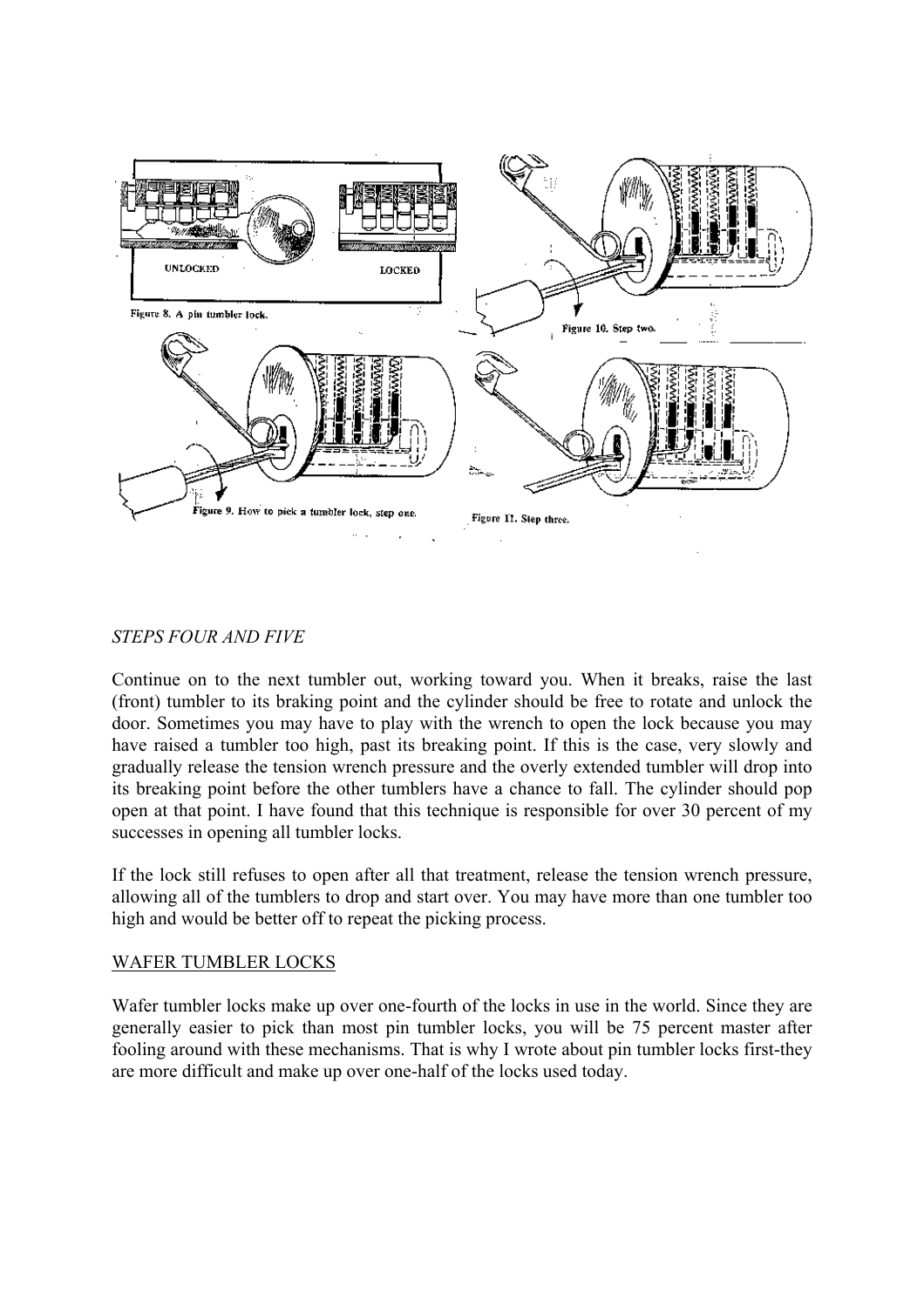



Figure 14. A side bar lock.



Figure 15. The rake nick inserted in the side bar lock.

The term wafer refers to the general shape of the tumblers. The wafers are flat, spring-loaded tumblers that are much thinner than pins and the distance between them is less. Wafer locks are picked in the same way as pin tumbler locks, but you must compensate for the smaller dimensions. You can identify wafer locks simply by looking down the keyway and locating the first flat tumbler. The last tumbler on most wafer locks is located about one half inch into the lock.

Wafer locks are used on filing cabinets, lockers, most cars, garage doors, desks, and wherever medium security is required. The only wafer tumbler lock in common use that is difficult to pick is the side-bar wafer lock. It is the most popular type of auto lock. This lock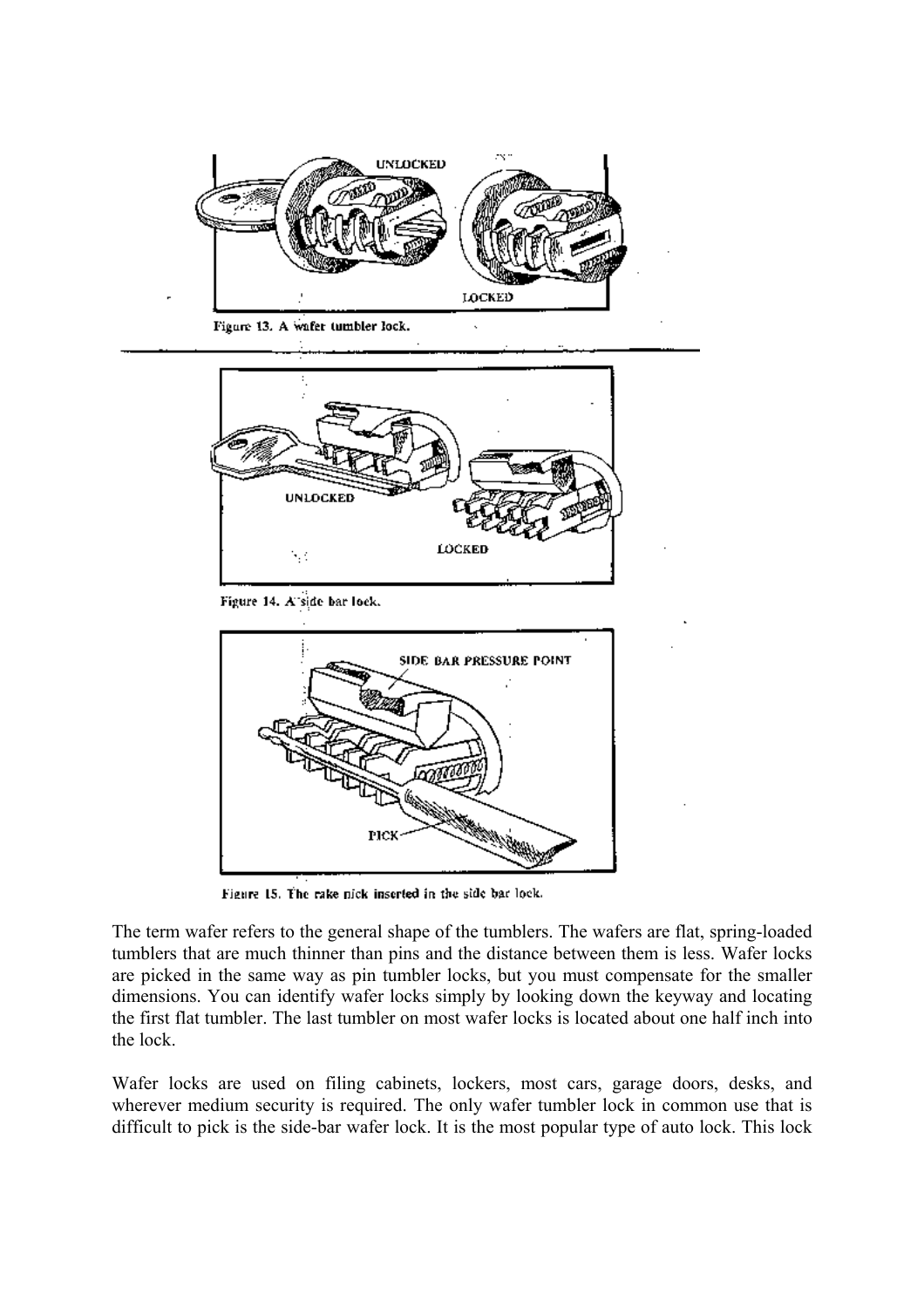is of different design than most other locks and offers much more security than a regular wafer tumbler lock, or even a pin tumbler lock.

The side bar lock is used mostly on General Motors cars and trucks since 1935. It is used on ignitions, door, and trunk locks. Side bar locks are hard to pick because you cannot feel or hear the tumblers align with the cylinders breaking point. A spring-loaded bar falls into place to allow the cylinder to turn when all of the tumblers are aligned. There is no way to tell when that happens. One learns to sense the bar while picking so that it seems to fall into place by itself. But for beginners, I recommend this technique for emergency openings: Peer down the keyway and locate the side groove of any of the tumblers using a pick as a searching tool. Drill a small hole in the shell of the lock above the bar which is above the grooves on the tumblers. Since side bar locks have off centered keyways, the usual place to drill is opposite of the keyway. Using an L-shaped steel wire, put pressure on the sidebar and rake the tumblers using a tension wrench for cylinder rotation and the lock will open.

Fortunately, most GMC autos have inferior window seals; with a coat hanger, one can lasso the locking door knob to open the door. If you are going to be successful at opening side bars, you will do it within two minutes; otherwise, you are causing unnecessary wear on your picks not to mention wasting your time.

Ford auto locks are relatively simple to pick. They have pin tumblers and you have to remember that the door locks turn counter clockwise. Most other auto locks turn clockwise. If you are not sure, remember this: If the tumblers will not catch at their breaking points, you are going in the wrong direction with the tension wrench.

Wafer locks are a cinch to pick if you have learned how to pick pin tumblers. Just remember that wafers are thinner than pins and there is less distance between them.

Generally you need less tension-wrench pressure with these locks, yet car locks can be quite stubborn and require a great deal of tension. Any heavily spring-loaded cylinder needs a substantial amount of tension.

As a rule, though, wafer locks need less play with the tension wrench than with pin tumbler locks. But if you find yourself having difficulty in opening these, you may try a little tensionwrench play. Usually they won't pop open like pin tumbler locks, they just slide open; you don't get the warning that a pin tumbler gives before it opens because there is less contact area on the wafer's edge than on a pin, so the sense of climax is reduced with these types of locks. Still, they open quite easily.

## DOUBLE WAFER LOCKS

Double-wafer locks are picked in the same way as single wafer locks, but there are two sides to the story. Not only do you have to align the top wafers, but you have ones in the bottom of the cylinder to align as well.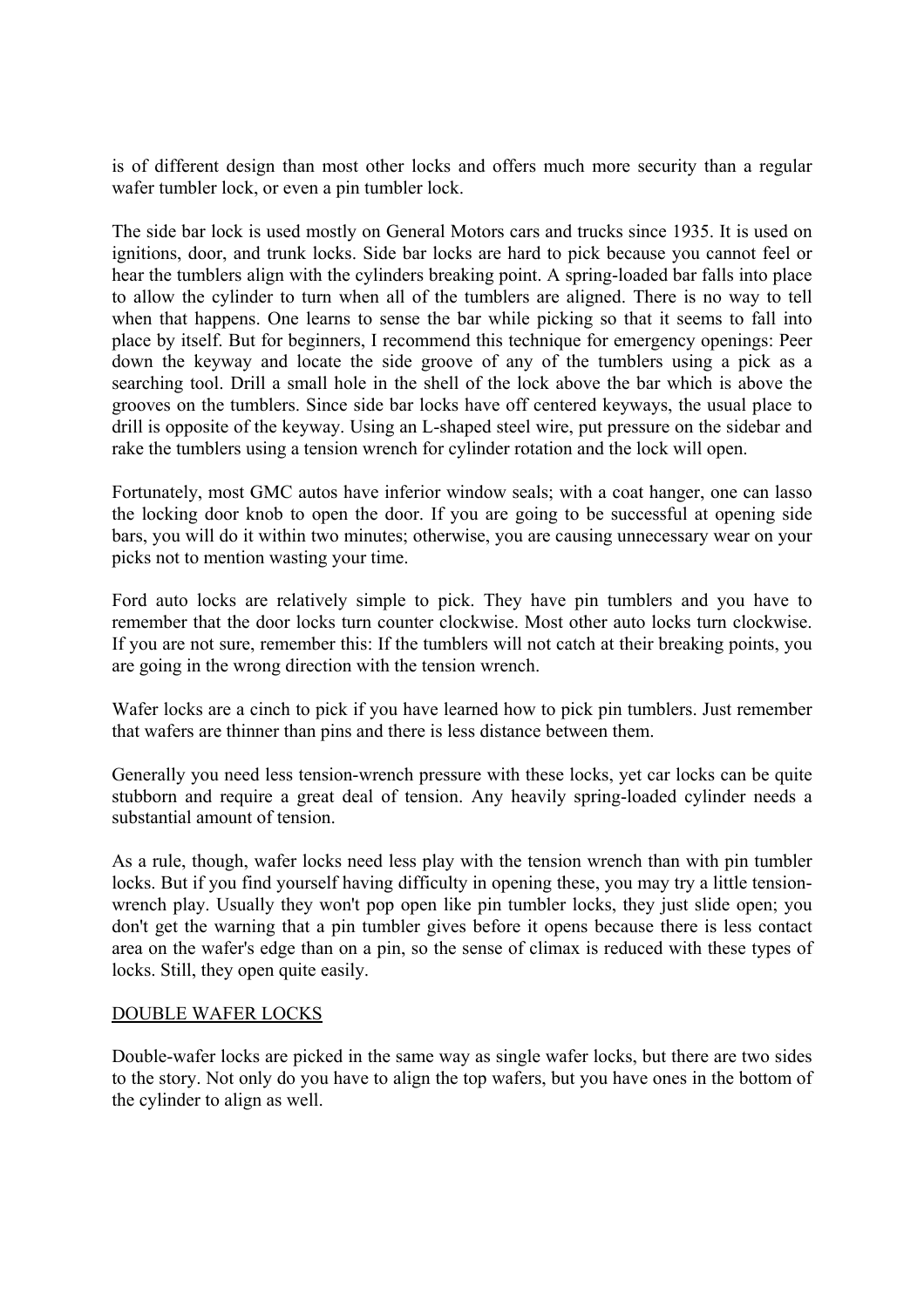The Chicago Lock Company was the first to come up with this type of lock. It is a classic example of the race toward better security. Certain tension wrenches allow uninterrupted picking using ball picks. You can also use a standard tension wrench or small screwdriver and place it at the center of the keyway. To eliminate unnecessary baggage, use a diamond pick, reversing it to encounter both top and bottom wafers.



Figure 17. Inserting a tension wreach in a double-wafer lock.

The last tumbler in this type of lock is located less than one-half of an inch in. The picking procedure may have to be repeated more than one time-top wafers, then bottom wafers, top, bottom-back and forth. Yet these locks are easier to pick than most pin tumblers.

Locate the last wafer on the top side and move it to its breaking point. Do the same with the other top wafers. Keep the tension wrench firm, remove the pick, turn it upside down (if you are using a diamond or homemade pick), and reinsert it to work the bottom wafers. You may have to repeat this process a few times, but double-wafer locks can and will open with such treatment. Schlage has a doorknob lock that opens this way, but the last tumbler is about one and one-half inches in.

Double-wafer locks are easy to master if you have learned to pick pin and wafer tumbler locks. Since double wafer locks are more compact, you have to compensate for the factslightly closer tolerances. These type of locks are used on old pop and candy machines, gas caps, cabinets, etc.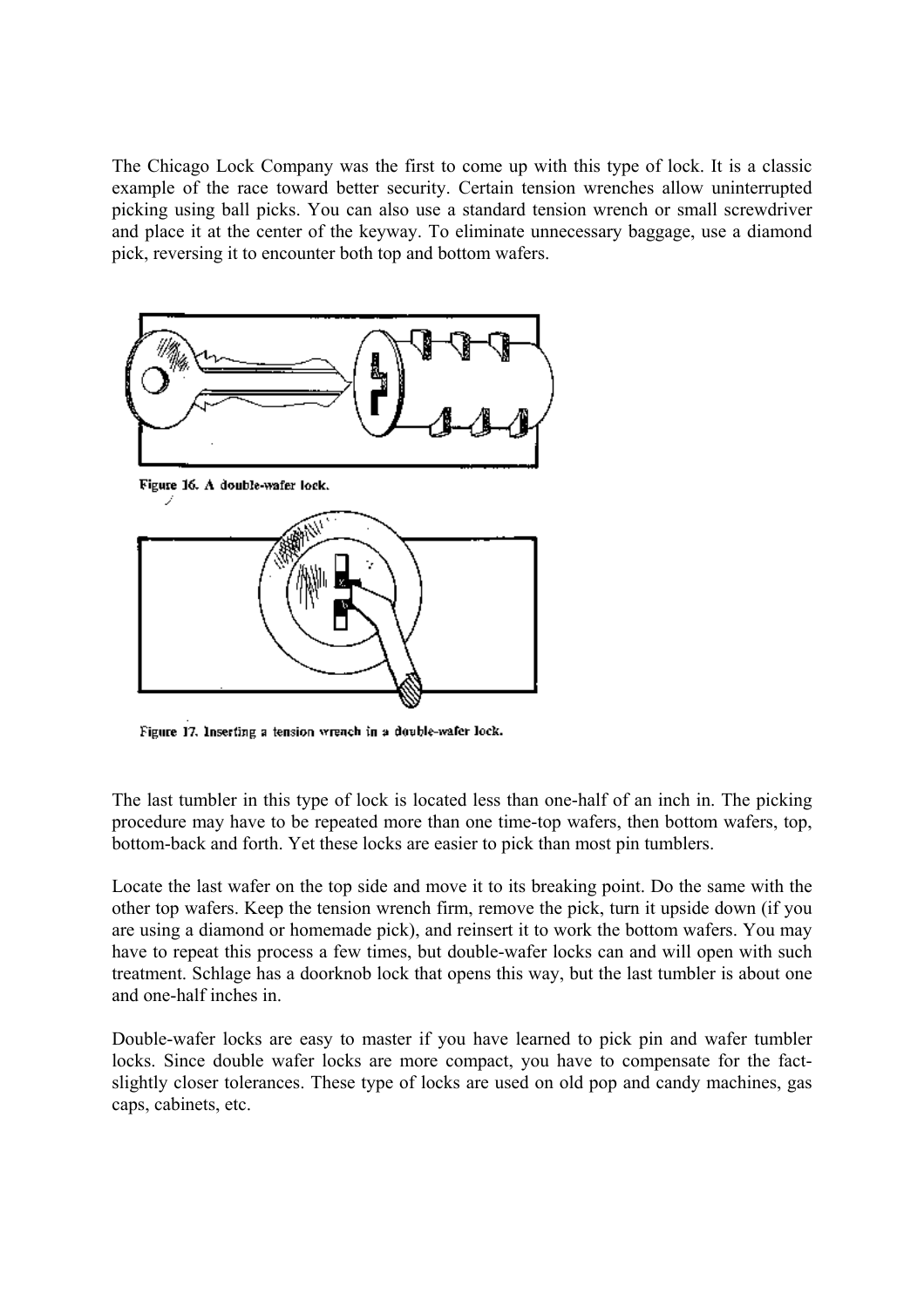## PIN AND WAFER TUMBLER PADLOCKS

Cylinder padlocks require a technique of holding them with the same hand with which you are using the tension wrench. This technique allows one to pick the padlock without going into contortions over a dangling padlock. Assuming that you are right-handed, hold the padlock in your left hand by gripping the body of the padlock with your thumb and forefinger. Insert the tension wrench at the bottom of the keyway and hold it in a clockwise turn with your ring and little finger, causing a slight binding pressure on the cylinder. Now your right hand is free to pick, and your left hand does the job of holding both the lock and tension wrench. The overhand method works well, too, but the thumb controls the tension wrench instead. Switch around to find which is most comfortable for you.

When tumbler padlocks pop open, it is quite a sensation because the shackle is spring-loaded and gives one quite a jolt. It's a feeling of accomplishment. You may need a little more tension on padlocks than on door locks because the cylinder cam has to operate a springloaded bolt. Overall, padlocks are the most fun to open. Practice using old or discarded padlocks that you have found. I've worn out hundreds of them.

## TUBULAR CYLINDER LOCKS

(Note: Diagrams of tubular lock were omitted due to the fact that picking them with conventional methods is a complete waste of time. There are picks available that are specifically designed to pick this kind of lock in a matter of seconds)

We will gradually proceed to more sophisticated locks from here. I would like to remind you that success is not based on personality. If one is arrogant about one's lock picking skills, one could easily be made a fool of by a lock. And no matter how many times you bash a cylinder, you will still be locked out. The only thing you accomplish is attracting an audience-so be cool.

If at this point you have had much difficulty understanding the principles of pin and wafer locks, please restudy this book from the beginning. Read it several times so as to absorb it. The information that you now have has taken me almost two decades to gather, so please be mindful of that.

Now you are about to learn how to open the more difficult locking mechanisms-some of the other 25 percent of the locks used today. You should feel confident with pin, wafer and double-wafer tumbler locks before you attempt rim cylinder locks.

Tubular cylinder locks stand out as the most generally accepted lock in all important industries using high-quality locks for protection of property, merchandise, and cash. They are recognized as giving the maximum amount of security for their price range.

Tubular cylinder locks are pin tumbler locks arranged on a circular plane. Unlike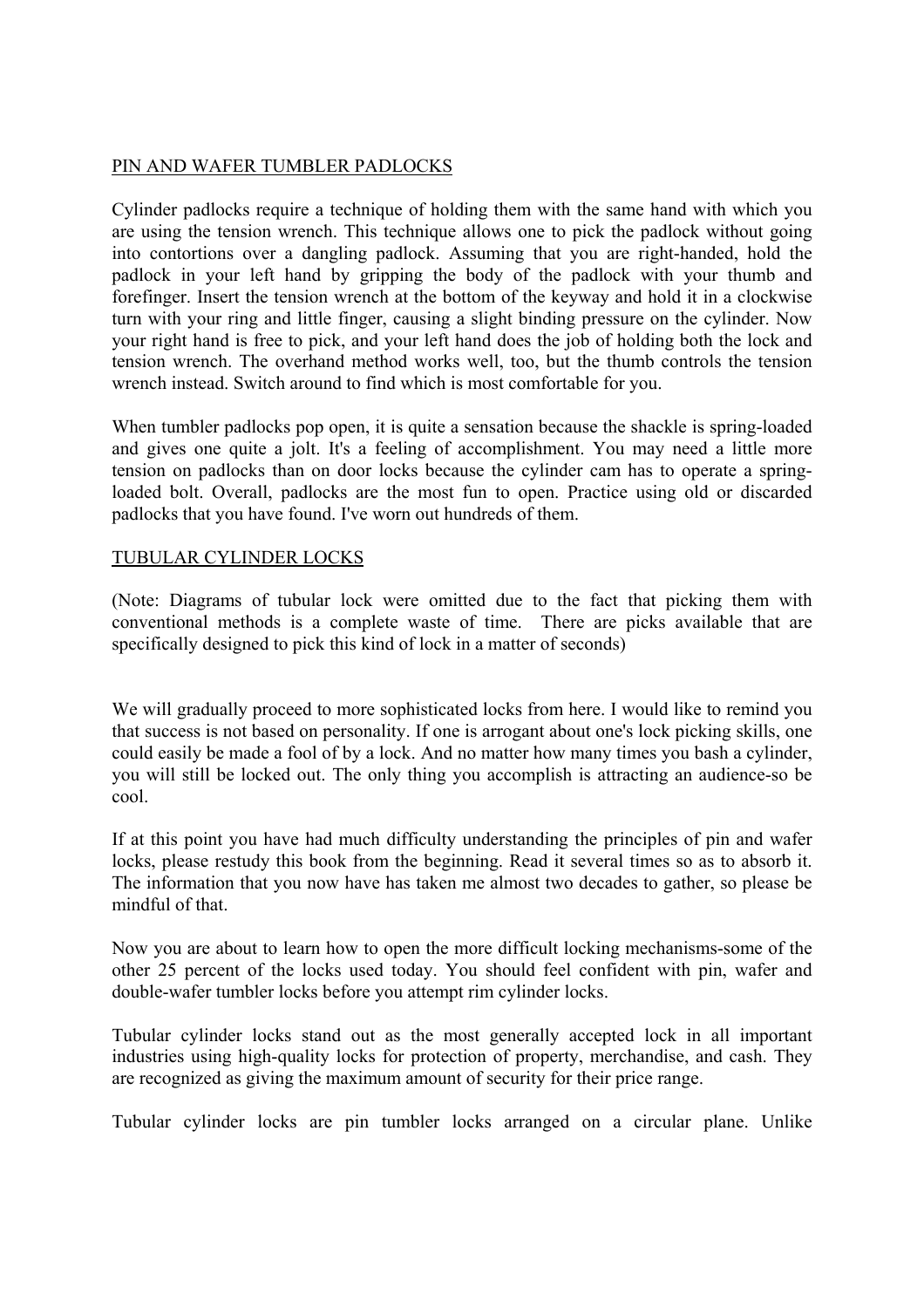conventional pin tumbler locks, all of the pins are exposed to the eye. The central section of the lock rotates to operate the cam when all of the seven pins have reached their breaking points. When the proper key is entered into the lock, the tumblers are pressed into position so that the central section (plug) can be turned. This manual operation of inserting the key places the tumblers in position so that the lock can be operated and ensures that frost, dust, salt, or unfavorable climatic conditions will not affect the smooth operation of the lock.

The Chicago Ace lock is a product of the Chicago Lock Company of Chicago, Illinois. It is an effective security device and is used on vending machines, coin boxes, and burglar alarms. A larger, more complex version of it is used on bank doors and electronic teller machines. The key is of tubular shape with the cuts arranged in a circle around the key.

The pick used for this lock is the tubular cylinder pick, or you may use a straight pin or your homemade safety pin pick. The one-pronged end of the tension wrench is a little more specialized and is used for rim cylinder locks. It must be .062 inches square for best results. Any square steel stock is acceptable, as long as it fits snugly into the groove of the tubular cylinder plug.

This type of lock is a burglar's nightmare because it takes so long to pick. You have to pick it three or four times to accomplish the unlocking radius of 120 to 180 degrees. And the cylinder locks after each time you pick it-every one-seventh of a turn.

If you leave the lock only partly picked, the key will not be able to open it, so you must pick it back into the locked position after opening it-another three or four picking sessions. In all, to unlock and lock the cylinder, you have to pick it up to eight times-quite a chore if you don't have the right tools or time.

These locks almost always pick in the clockwise direction. Make certain that the tension wrench fits snugly into the groove on the cylinder. Very slowly push the first pin down until it clicks, maintaining a definite clockwise pressure on the tension wrench. Once the tumbler has broken, do not push any further and proceed to the next one, and so on. As you reach the last tumbler, the tension wrench will feel more slack and give way if the lock were properly picked.

There are special keyhole saws for these locks in which you drill out the tumblers and turn the cylinder. Also there is a special tool used by locksmiths to open rim cylinder locks.

## MUSHROOM AND SPOOL PIN TUMBLER LOCKS

High-security pin tumbler locks may contain specially made pins to make picking them more challenging. The pins are machined so as to make picking them quite difficult. When picking these locks, the pins give the impression that they have broken, when in fact they could be a long way from breaking. You can tell whether or not you are picking a pin tumbler lock that has these pins by the fact that the pins seem to align so easily with a louder than normal click. The cylinder seems eager to open but to no avail.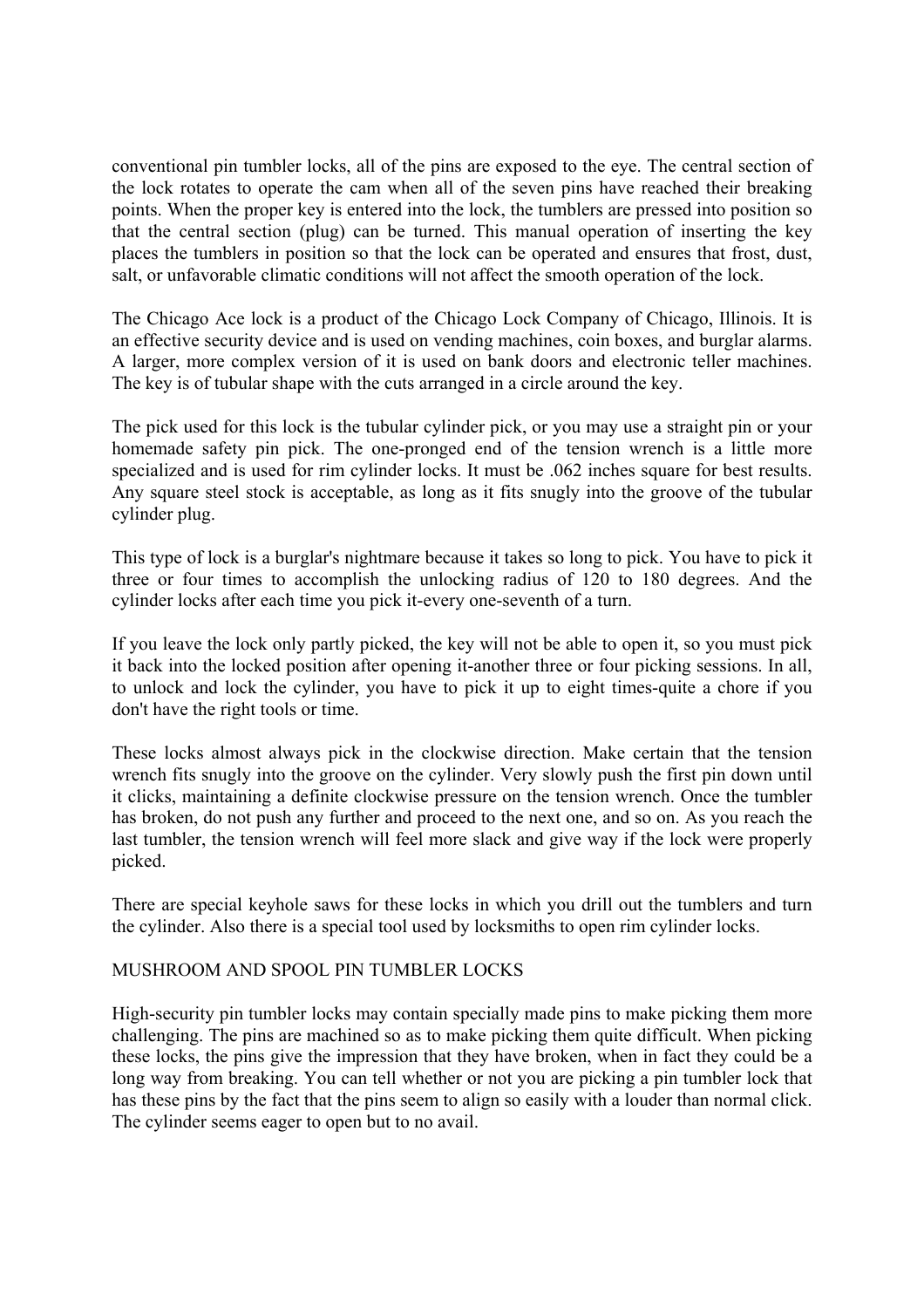The picking procedure relies on a well-yielding tension wrench. The tension wrench has to be lightly spring-loaded so that the pins can bypass their false breaking points. You also have to "rake" (seesaw in and out) the pins with your pick. The feather-touch tension wrench is ideal for the job. Use light pressure with it, and it will let you in.

(Note: A feather-touch tension wrench is not necessarily required. A normal tension wrench will work fine with an extremely light tension on it. The weight of just your index finger alone should be enough in most cases.)

The mushroom and spool pins are used in locks for high-security purposes such as bank doors. The American Lock Company uses them in some of their padlocks.

## MAGNETIC LOCKS

Magnetic locks are fascinating. I almost hate to open them because I feel that I have breached their uniqueness. In reality, you do not pick them, but "confuse" them. They generally work on the principle that like magnetic polarities repel each other. The key is a set of small magnets arranged in a certain order to repel other magnets in the lock, thereby allowing the spring-loaded bolt or cam to open the lock.

By using a pulsating electromagnetic field, you can cause the magnets in the lock to vibrate violently at thirty vibrations per second, thereby allowing it to be opened by intermittent tugging of the bolt or turning of the door knob.

This method may also ruin the small magnets in the lock by changing their magnetic status or properties. So, if you have to perform an emergency break-in with these locks, do not relock the door. The card or key will not operate the lock.

The magnetic pick can be used on padlocks by stroking it across the place where the key is placed. It is also designed to fit into the doorknob and is used by stroking one pole in and out or by using the other pole the same way.

If you have had little or no training and experience building something like this, please have a friend who is familiar with basic electronics do it for you. Do not take the chance of electrocuting yourself. Make sure that the coil is also completely covered with electrician's tape after you have wound the 34 gauge wire. Also make sure that the steel core has at least three layers of tape over it. Do not leave the unit plugged in for more than two to three minutes at any one time as this may cause overheating which could cause it to burn out or start a fire. It is safe to use if constructed properly and not left plugged in unattended. Opening magnetic locks requires only 30 to 60 seconds anyway, so don't leave the unit plugged in for longer. For magnetic padlocks, use a back-and-forth stroking action along the length of the keyway. For magnetic door locks, use a stroking in-and-out action in the slot of the knob alternating from one side (pole) of the pick to the other.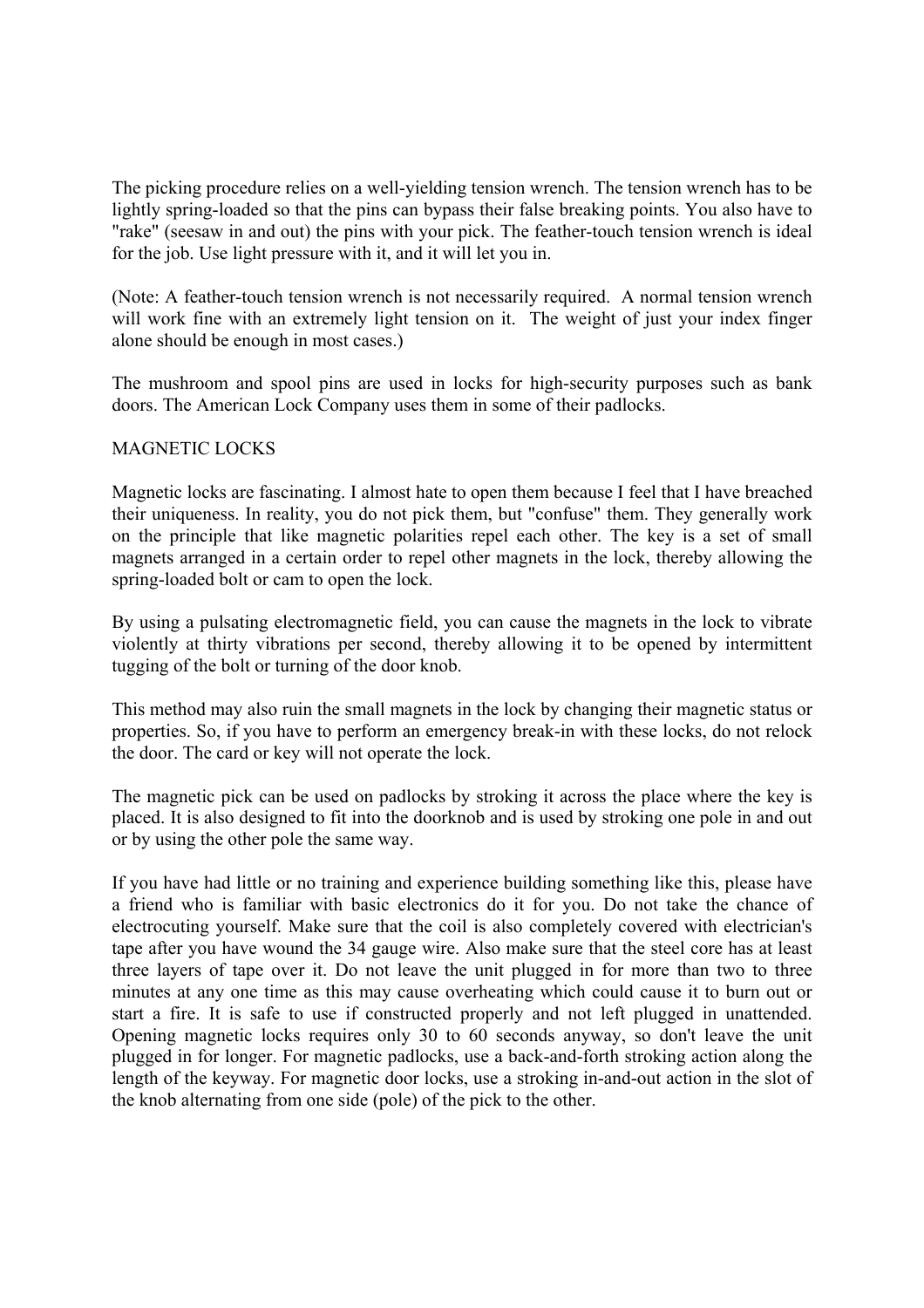The "key" for a magnetic door lock is a metal or plastic card containing an array of magnetic domains or regions coded in a specific order to allow entry. The magnetic pick bypasses that.



Figure 30. The magnetic pick is easy to construct,

#### DISK TUMBLER LOCKS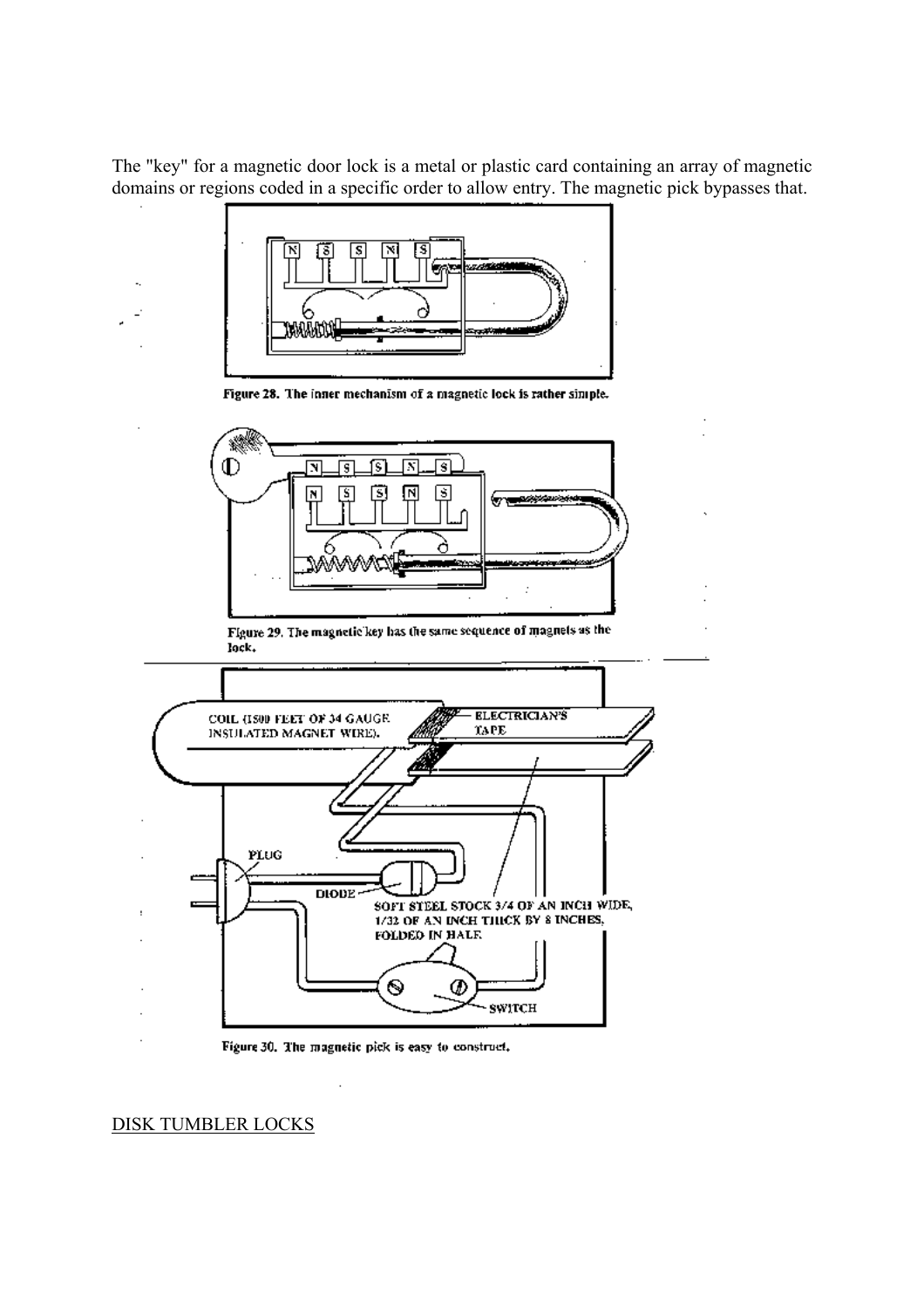Combination or "puzzle" locks were invented to further improve security and the protection of valuables. The older safes and lockboxes were good security devices when they came into the market, but some people became curious and realized that these safe locks had inherent weaknesses. One of the main problems was that the disk tumblers were not mechanically isolated from the bolt that unlocks the safe door. In other words, you could feel and hear the tumblers while turning the dial by applying pressure on the handle of the bolt.

When that problem was recognized and solved, thieves started drilling through strategic places in the lock itself to open it. Knocking off hinges was an all-time favorite tactic as well. Then came punching out the dial shaft, blowtorching, and just plain blowing the door with explosives. Greed can breed great creativity.

The first problem, that of manipulating the tumblers open, was rectified by making use of the dial to operate the bolt upon completion of the dialing of the correct combination. This made it nearly impossible to feel or hear the tumblers. Drilling was deterred by laminating the safe door with hard steel and beryllium-copper plates. The beryllium-copper plates pull heat away from the drill tip quickly, and the bit just spins without effect; drilling cannot take place without the generation of heat at the bit's cutting edges. Knocking off hinges was discouraged by using three or more bolts operated by a main linkage network. Punching out the dial shaft to let the tumblers fall out of the way of the bolt was corrected by beveling the shaft into the wall of the safe door.

Presently, safe locks are quite sophisticated. Picking them would require supernatural power. The older safes, however, are much easier and even fun to pick. Picking combination padlocks is a good way to start learning how to open safes, and we will get to them shortly. But first, let us discuss some basic prmciples of disk tumbler locks.

Disk tumbler locks work by the use of flat, round disks of metal or plastic with a notch and a peg on each disk. The notch is called the tumbler gate. The gate of each tumbler has to be lined up with the pawl of the bolt mechanism by usage of the linking capabilities of the pegs.

The first tumbler of the disk tumbler lock (also the last combination number dialed) is mechanically connected to the dial through the safe door. When the dial is turned, the first tumbler picks up the middle tumbler when their pegs connect. The middle tumbler in turn picks up the last tumbler for one more complete turn and the tumblers have been "cleared" you are ready to dial the first combination number by aligning the last tumbler's gate to the pawl. After you have reached this number or position, rotate the dial in the opposite direction one complete turn (for three tumbler locks; two turns for four tumbler locks) to engage the middle tumbler and drive it to the second combination mlmber. By rotating the dial back into the opposite direction to the last combination number, the bolt can be operated to open the lock, or as in the case of newer safes, the dial will operate the bolt by turning it once again in the opposite direction.

One of the innovations that developed to deter sensual manipulation of combination locks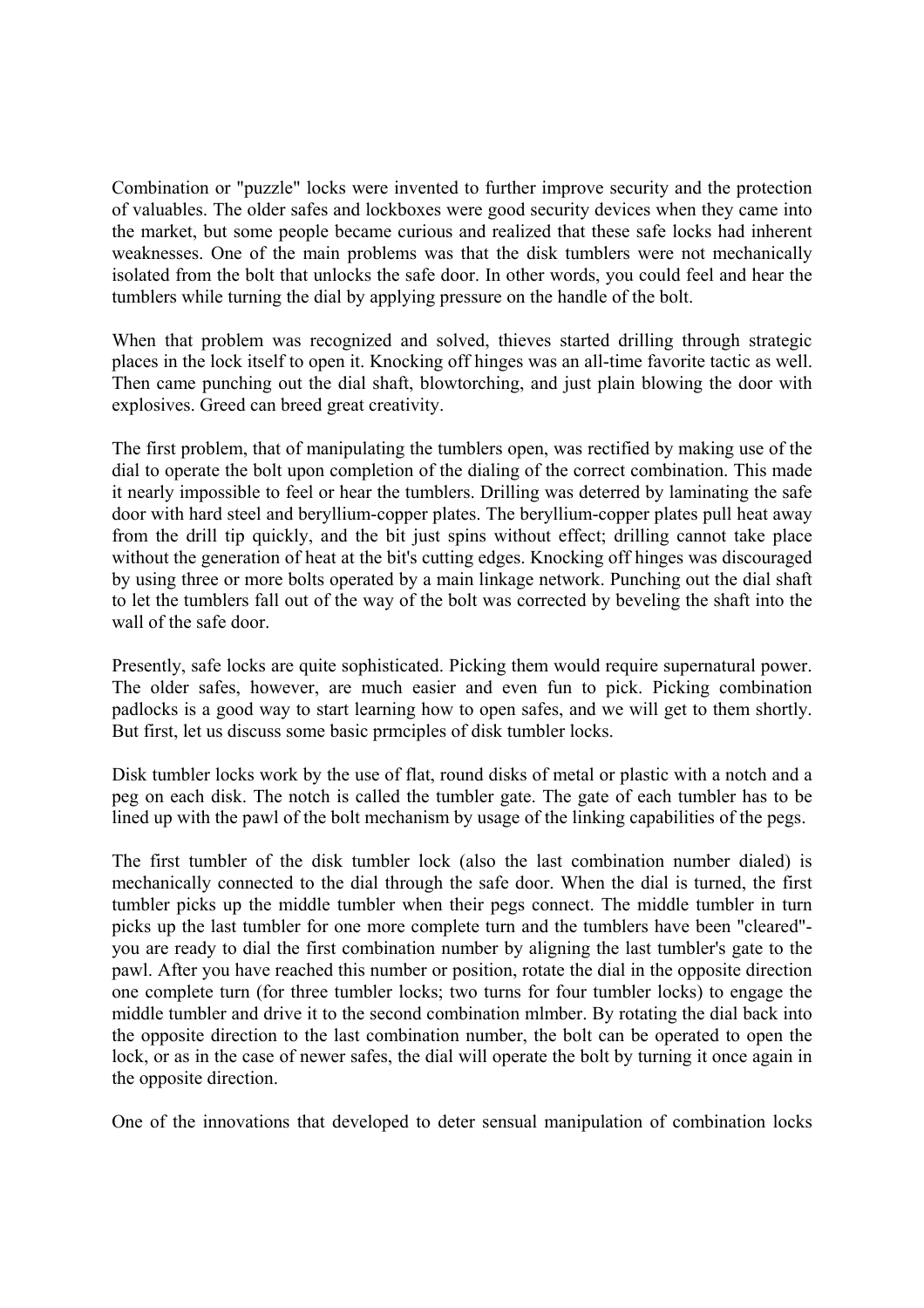was the use of serrated front tumblers (last combination number dialed). These were designed to foil listening and feeling of the tumblers' gates by burglars.

When the bolt encountered any one of these shallow gates, the safecracker could never be sure whether or not a tumbler was actually aligned with the pawl-bolt mechanism. Some burglars solved this problem by attaching high-speed drills to the dial knob to rotate and wear down the first tumbler's shallow false gates against thebolt, thereby eliminating them altogether, or at least minimizing their effects. Still, today the serrated tumbler is used as an effective deterrent to manipulation in combination padlocks where space is a factor.

Let us move on to combination padlocks. The most common and difficult to open of these small disk tumbler locks are the Master combination padlocks, and they are quite popular. I have had good luck in opening these locks with a wooden mallet or soft-faced hammer. The manipulation of Master combination padlocks is quite easy-I have done it thousands of times, and you can learn it, too. The newer the lock is, though, the more difficult it will be to open at first. If the lock has had a lot of use, such as that on a locker-room door where the shackle gets pulled down and encounters the tumblers while the combination is being dialed, the serrated front tumblers will become smoothed down, allowing easier sensing of the tumblers. So, until you have become good at opening these locks, practice extensively on an old one. Let's try to open one:

## OPENING A COMBINATION PADLOCK

# *STEP ONE*

First, clear the tumblers by engaging all of them. This is done by turning the dial clockwise (sometimes these locks open more easily starting in the opposite direction) three to four times. Now bring your ear close to the lock and gently press the bottom back edge to the bony area just forward of your ear canal opening so that vibrations can be heard and felt. Slowly turn the dial in the opposite direction. As you turn, you will hear a very light click as each tumbler is picked up by the previous tumbler. This is the sound of the pickup pegs on each disk as they engage each other. Clear the tumblers again in a clockwise manner and proceed to step two.

# *STEP TWO*

After you have cleared the tumblers, apply an upward pressure on the shackle of the padlock. Keeping your ear on the lock, try to hear the tumblers as they rub across the pawl; keep the dial rotating in a clockwise direction.

You will hear two types of clicks, each with a subtle difference in pitch. The shallow, higher pitched clicks are the sound of the false gates on the first disk tumbler. Do not let them fool you-the real gates sound hollow and empty, almost nonexistent.

When you feel a greater than normal relief in the shackle once every full turn, this is the gate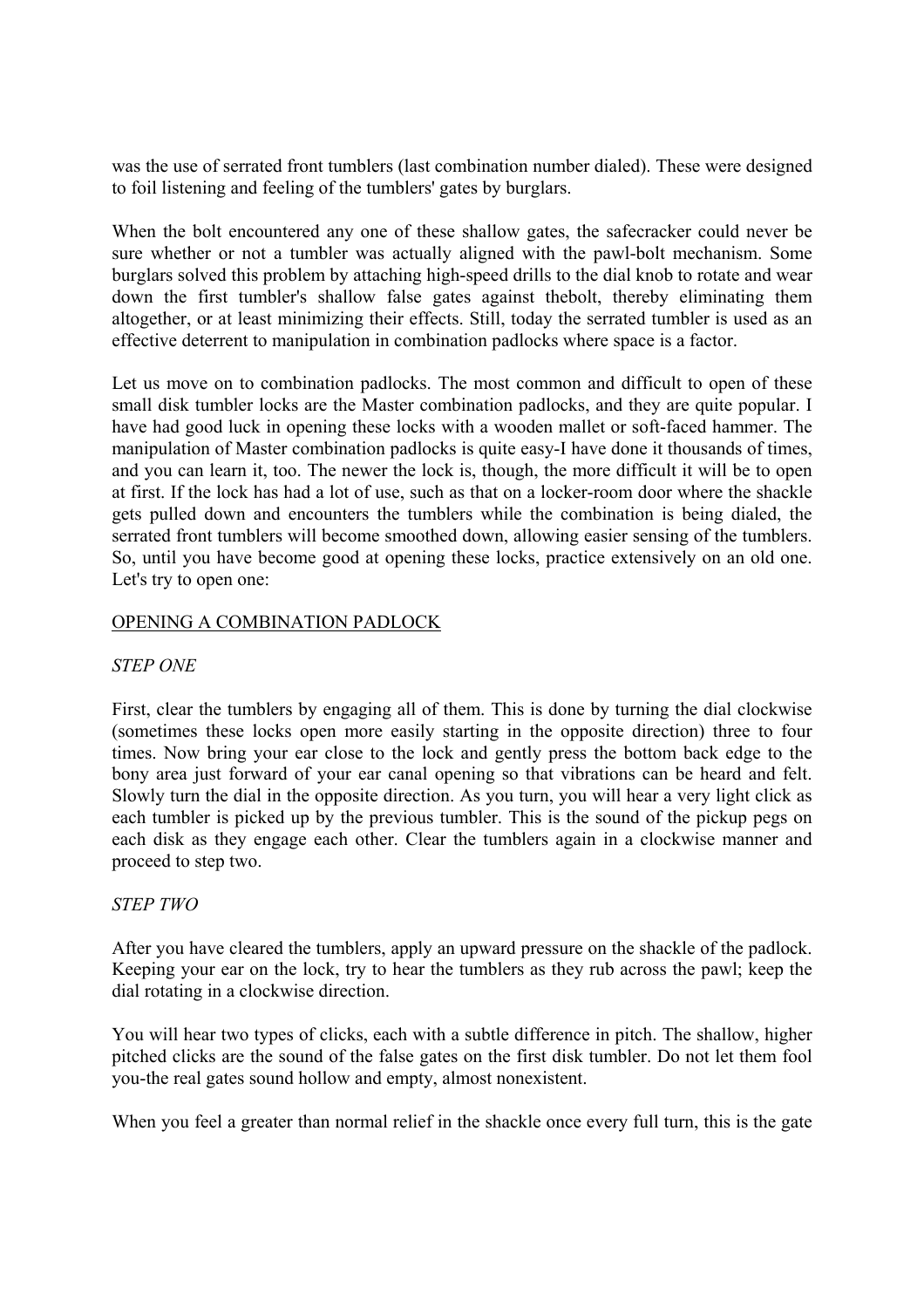of the first tumbler (last number dialed). This tumbler is connected directly to the dial as mentioned earlier. Ignore that sound for now. When you have aligned the other two tumblers, the last tumbler's sound will be drowned out by the sound of the shackle popping open.

# *STEP THREE*

While continuing in a clockwise direction with the dial, listen carefully for the slight hollow sound of either one of the first two tumblers. Note on the dial face where these sounds are by either memorizing them or writing them down. Make certain that you do not take note of the driving tumbler (last number dialed). If you hear and feel only one hollow click (sounds like "dumpf"), chances are that the first number could be the same as the last one.

You should have two numbers now. Let us say one of them is 12 and the other is 26. Clear the tumblers again just to be safe and stop at the number 12. Go counterclockwise one complete turn from 12. Continue until there is another "dumpf" sound. After the complete turn pass 12, if you feel and hear a louder than normal sound of a tumbler rubbing on the pawl, the first tumbler is properly aligned and the second tumbler is taking the brunt of the force from the shackle-you are on the right track. When the second tumbler has aligned in this case, you will feel a definite resistance with the last turn of the dial going clockwise. The final turn will automatically open the shackle of the lock. If none of these symptoms are evident, try starting with the number of the combination, 26, in the same way.

## *STEP FOUR*

If the lock still does not open, don't give up. Try searching for a different first number. Give it a good thirty or forty-minute try. If you play with it long enough, it will eventually open. The more practice you have under your belt, the quicker you will be able to open these padlocks in the future.

Using a stethoscope to increase audibility of the clicks is not out of the question when working on disk tumbler locks, though I never use them for padlocks. A miniature wideaudio-range electronic stethoscope with a magnetic base for coupling a piezoelectric-type microphone is ideal for getting to know the tumblers better.

Filing your fingertips to increase sensitivity might not be such a good idea for beginners since their fingertips will not be accustomed to operating dials for a long period of time. With practice, you may develop calluses and need to file your fingertips. But I don't recommend it at first.

After some time you may find that in some cases you can whiz right through the combination of an unknown lock without looking at it and pop it open in seconds. It becomes second nature. I've done this on many occasions-something beyond my conscious control seems to line up the tumblers without my thinking about it.

Another type of disk tumbler padlock is the Sesame lock made by the Corbin Lock Co. Its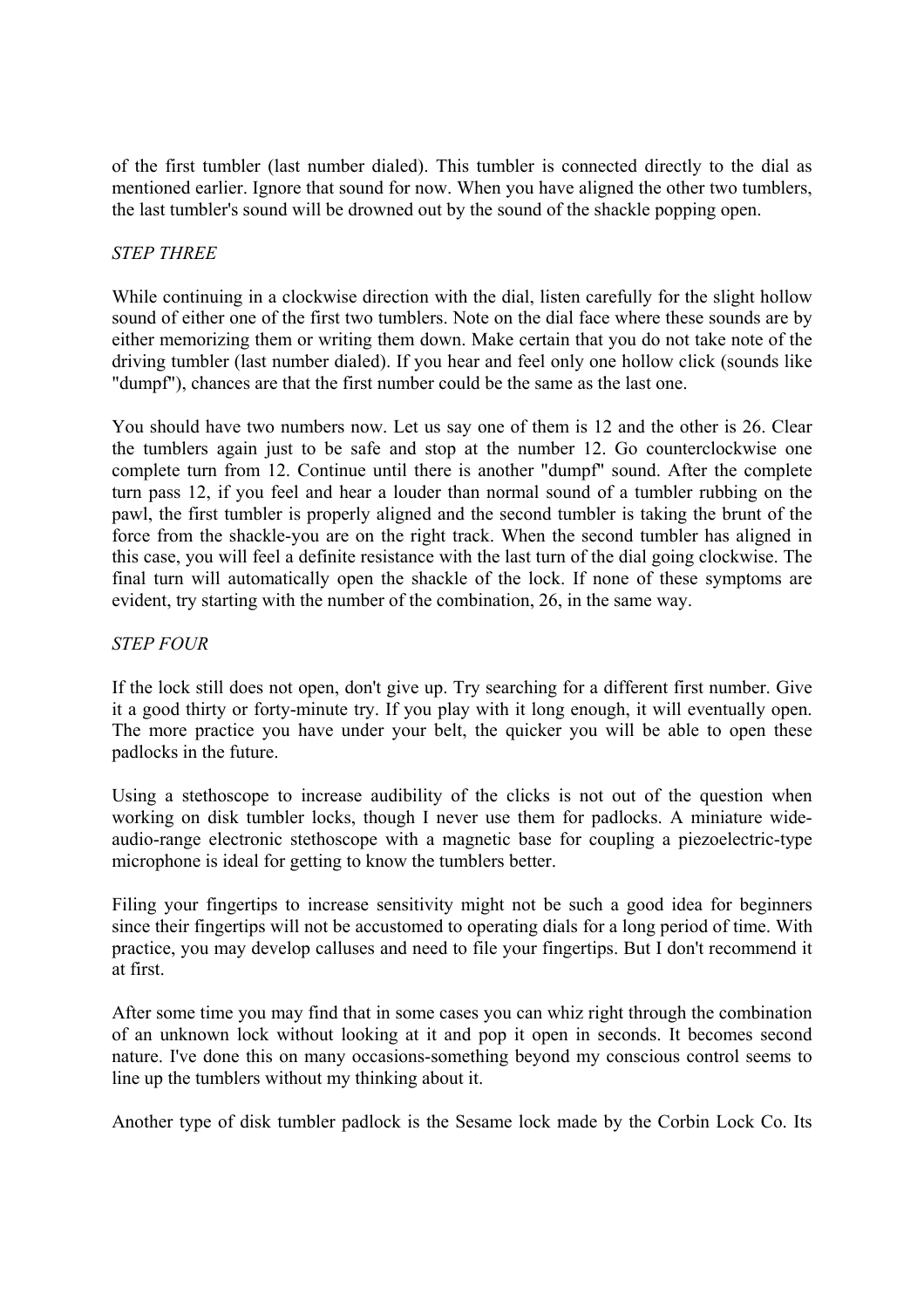unique design makes it more difficult to open than Master padlocks, but it can be opened. Let's take one of the three or four wheel mechanisms, look at a cross section, and see how it works. The wheel has numbers from zero to nine. Attached to the wheel is a small cam. Both the wheel and cam turn on the shaft. Each wheel in this lock operates independently with its own cam and shaft. The locking dog is locked to the shackle. In this position the shackle cannot be opened. The locking dog operates with all three or four wheels. The locking dog is riding on the round edge of the cam. The spring is pushing up on the cam. The locking dog cannot move up because it is resting on the round part of the cam. When the wheel is turned to the proper combination number, the locking dog rests on the flat of the cam. The spring can then raise the locking dog to release the shackle, and this opens the lock.

# *TIPS FOR SUCCESS*

You will undoubtedly encounter a pin tumbler lock in which there will be a pin or two that is keyed too low (the shear line of the pin is too high). In this case the lock is difficult to open because the breaking point of a long bottom pin doesn't allow room in the keyway for the pick to manipulate the other pins. Your success in opening "tight" locks will depend on the skill you have developed with your tension wrench. Sometimes it helps to play with the tension wrench. Try bouncing it left and right slightly while picking, allowing some of the tumblers to drop occasionally. You may also try picking the front tumblers first or picking at random on these locks. You can tell if you have a lock that is keyed like this because your pick may get jammed during the picking process.

After you have opened a cylinder and unlocked a lock, be sure to return it to the locked position. You will hear the tumblers click into place when this happens. Other wise it may be difficult to unlock it with its key because the bottom pins cannot "float" like they normally would.

To tell whether or not the cylinder should go clockwise or counter clockwise when picking a tumbler lock, there is an easy rule to follow. If the tumblers (pin or wafer) will not break, or stay broken, you are going in the wrong direction with the tension wrench. There will be little or no progress with the cylinder, and few, if any, "clicks."

Some keyways are cut at an angle (Yale, Dexter, and Schlage, for example) so you want to be sure that you tilt your pick to follow that angle while picking or your pick will get hung up. A slight twist of the wrist will compensate for this problem.

Should your fingers become tired while picking a lock, lay down your tools and shake your hands and fingers to relieve any tension. After some time the muscles in your hands will become accustomed to such activity. Practice and persistence will tone your hands and senses to the point where you will be able to pop open a cylinder in three to five seconds (that's seconds) in total darkness. The combination of touch and sound lets you know almost a split second before you open the lock that you have succeeded.

If the lock is a well-machined one, the cylinder will feel tight and you will need a little firmer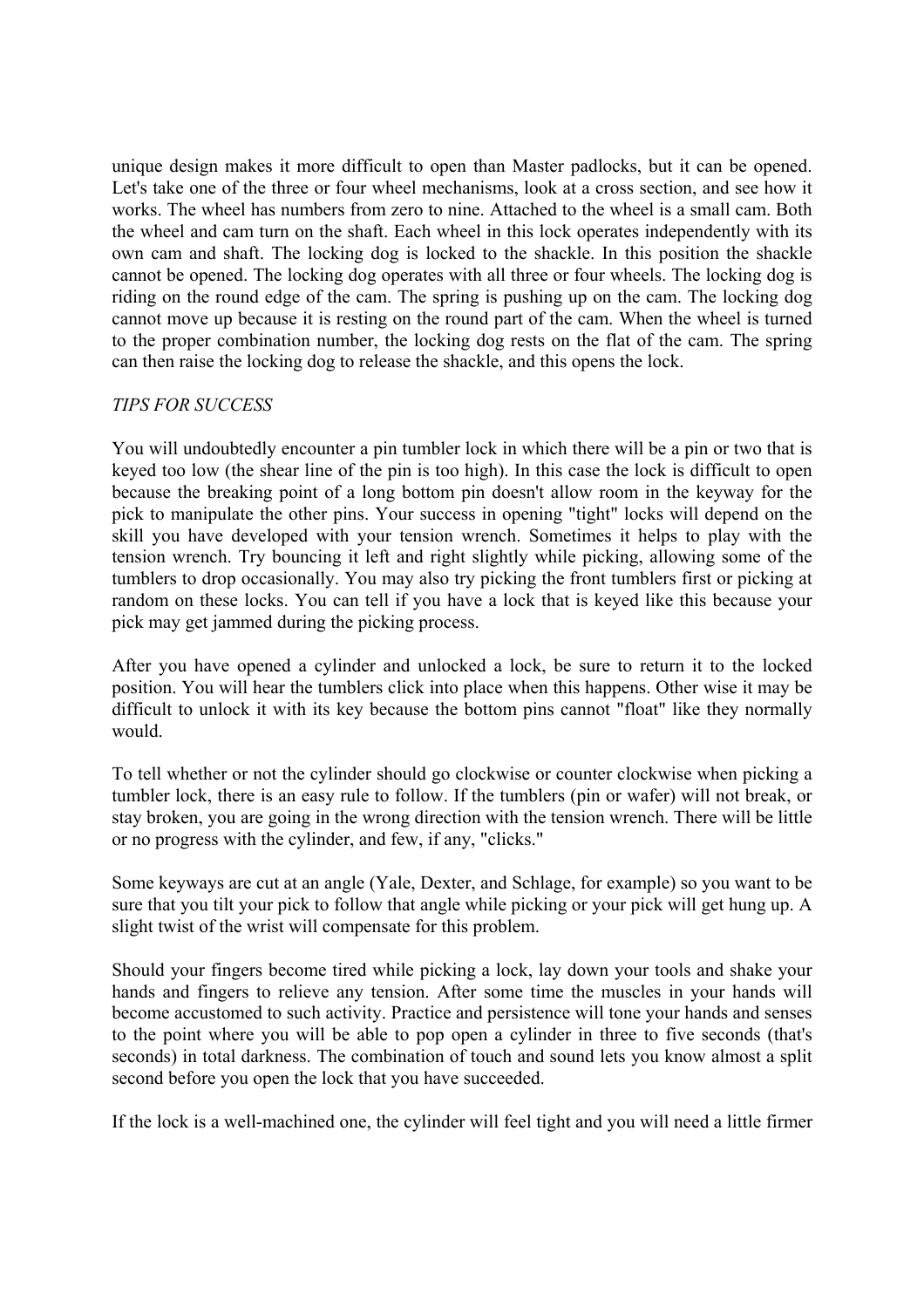hand on the tension wrench. While picking, if any one of the pins at any time feels firm or difficult to move, chances are it's aligned. If it feels springy, it is not.

Use the shaft of the pick if you have to when working the frontal pin of a pin tumbler lock. This may save you the trouble of aligning the tip of the pick on the front pin where there is little or no support for the pick. All of the other pins allow the pick to be supported by the inside wall of the keyway.

Master keyed pin tumbler locks are generally easier to pick open because they have more than one shear line or breaking point in the pins. Master keying allows a group of locks to be controlled by a master key holder while the individual locks in that group are controlled by individual keys. Hotels and apartment complexes are usually master keyed.

There is a simple technique to open pin and wafer tumbler locks. Simply drill through the shear lines of the tumblers. This point is located just above the center of the keyway on the face of the cylinder. By doing this, though, you obviously ruin the lock and make a lot of racket. If the lock is a Medeco or some other high-security lock, you risk damage of one hundred dollars or more, so be sure you know the value of the situation before you decide to rape the lock. Use a center punch to start a reliable hole on the cylinder face and use a onequarter inch drill bit with a variable speed drill. With a large screwdriver, turn it to unlock. The cylinder will be difficult to turn because you may be shearing the tumbler springs that have fallen down past the cylinder's shear line.

Dead bolt locks are those mounted on a door above the knob. All dead bolt locks unlock counterclockwise with left-hand doors and clockwise with righthand doors. If you have trouble remembering this, just remember that the bolt of the lock has to go in the opposite direction of the doorjam.

Dead bolt locks are just as easy to pick open as knob locks are. They both have cylinders that can be picked open. The main difference is that dead bolts cannot be opened by sliding a plastic or metal card through to the bolt so as to work it back. In other words, they are notspring loaded. That's why they are called dead bolts. Most knob locks now have guards in front of the bolts to deter opening with cards.

Kwik-sets, Weisers, and some of the less-expensive knob locks may open in either direction. Schlage and Corbin, along with more sophisticated locks, can open only in one direction. Auto locks will open either way. Another method of picking pin tumbler locks is with a pick gun. As the pick snaps up, it hits the bottom pin. This bounces the top pin out of the cylinder and into the shell. As you apply light turning pressure with the tension wrench, the top pins are caught in the shell, the cylinder will turn. I've never used a pick gun, but they do work well for locksmiths who use them. They are cumbersome and expensive, and show some lack of professionalism.

(Note: If you don't care about professionalism and want to open 95% of all pin tumbler locks out there - and fast- buy this device. It is very awesome. I even recommend it over a Cobra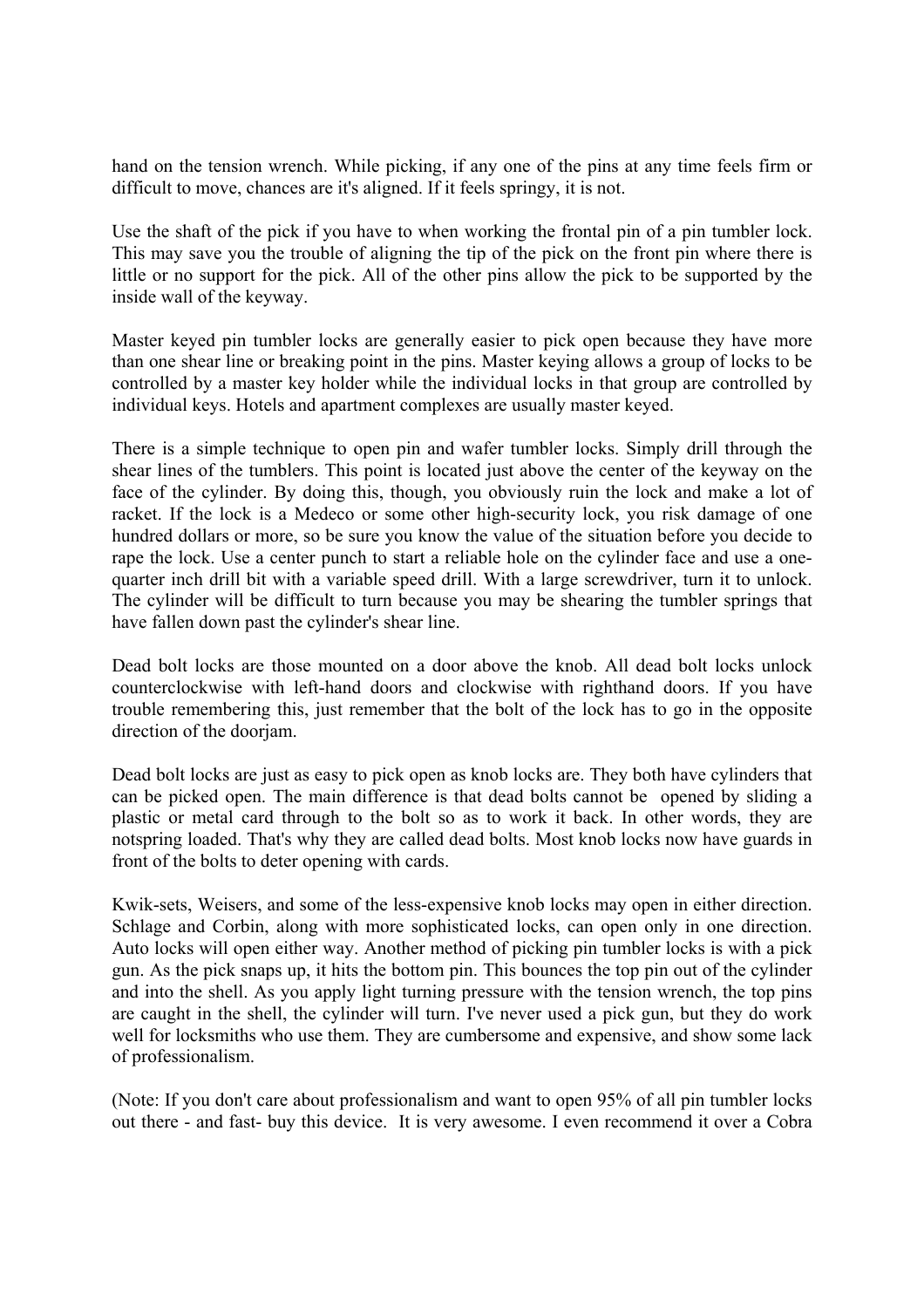Electronic lockpick. Trust me, I have both, and I feel the \$60 Lockaid pick gun blows away the \$350 Cobra)

## SOME PRECAUTIONS

If you bought this book to learn how to pick locks inorder to become a more efficient burglar, then there is not a whole lot I can say or do to stop you. But I must say this: the locks used in prisons are nearly impossible to pick even if you get or make the right tools. They are usually electrically controlled from an external station.

Do not carry lock picks on your person. If you get caught with them, you could get nailed for most any professional job in town for the last seven years. If you must carry them, as in the case of rescue workers, etc., please consult your local authorities about details and ask about registering with them. As a former locksmith, I do not have that problem.

I advise that you do not teach your friends how to pick locks. The choice is yours, of course. You paid the price of this book and the knowledge is yours-be selfish with it. It is for your own protection as well. The fewer people who know you have this skill, the better. Getting blamed for something you didn't do is unfair and a hassle.

When you become proficient at picking locks, you may decide to get a job as a locksmith. But believe me, there is more to being a locksmith than being able to pick locks. You have to be a good carpenter as well as a fair mechanic. But you may want to approach the owner of a lock shop and ask if you could get on as an apprentice.

## NOBODY'S PERFECT

There isn't a locking device on earth that cannot be opened with means other than its key or code. It's just that some are easier to open than others. Anything with a keyhole, dial, or access port is subject to being opened with alternate means, though some of the newer electronic and computer-controlled security devices would be a nightmare even if you had extensive knowledge of electronics and electromagnetics. Some devices also use palm prints as a readout to allow entry.

On the mechanical side, there are locks that have normal pin tumblers, but they are situated in various places 360 degrees around the cylinder. Some locks use pin tumblers that not only have to be aligned vertically within the cylinder, but also have to "twist" or turn a certain number of degrees to allow the cylinder to open. This is because the pins' shear line is cut at an angle. These locks are made by Medeco.

I have witnessed only one Medeco lock being picked by a fellow locksmith. We both spent hours trying to pick it again, but it was futile. We estimated the chances of opening it again to be one out of 10,000. They are excellent security devices, but their price keeps them limited to areas prone to security problems such as isolated vending machines and for government use. The only one I have been successful at opening (after an hour of picking) was one I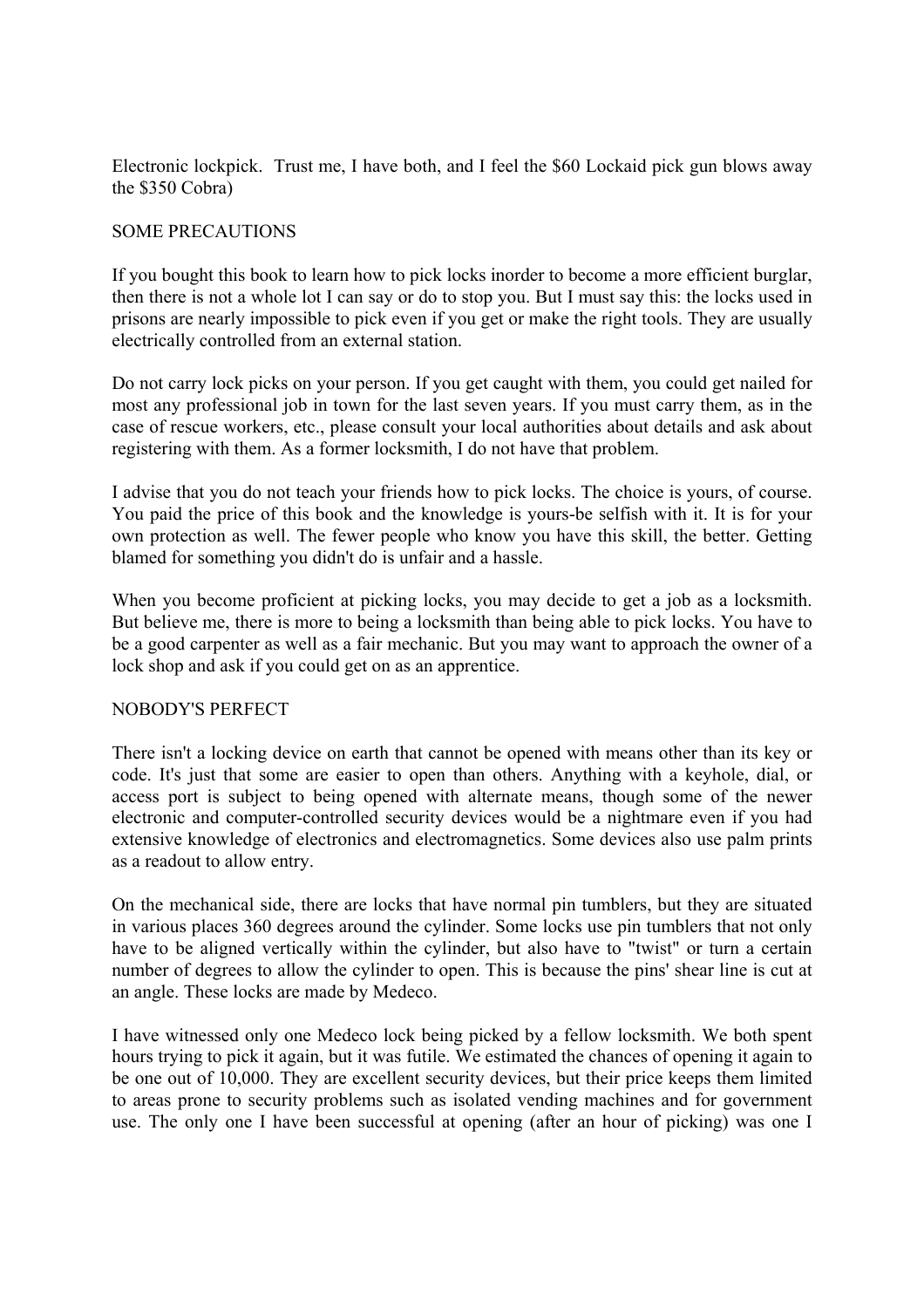drilled. By the way, they are easy to drill because the brass that's used is soft.

# LEARNING TO TOUCH AND FEEL

Most of us know how to touch. We touch objects every day, and yet we do not truly feel them. It seems so commonplace that we forget that we are actually feeling while we touch.

Here is an exercise that will develop a delicate touch. Gently rub and massage your hands and fingers preferably with hand lotion. Do this for five minutes. Once the lotion has evaporated, shake your hands and fingers so that they flop loosely. Gently pull each finger to relax each joint.

Now with a piece of fine sandpaper, gently draw the tips of your fingers across it. Try to feel the texture of the grains on its surface. Relax your fingers, hands, forearms, shoulders, and chest. Take your time. Do this for several minutes.

After a few weeks of practice, you will be able to feel each individual grain of sand on the sandpaper. This allows you to feel the slightest sensation vibrate through your bones.

Try to remember to practice touching and feeling during your everyday experiences. Practice feeling wood, metal, and various other objects. Play with the feel of mechanical vibrations, even your television set. Try to sense the world around you as a source of information. This could and will open a whole new horizon of experience.

After a while, you will be able to feel or sense the movement of the tumblers of a Sargeant and Greenleaf safe. My first safe opened in three minutes because of that technique that took me years to discover.

## VISUALIZATION

If you respect the security of the lock and do not become overconfident, you will never become disappointed if you fail to open it. You also increase your chances of opening the lock because you personally have nothing to gain or lose by opening it. Give up trying to be an expert and just pick the lock.

With such an attitude, you may find the lock will usually pop right open. I never received a trophy for being the best lock picker in the state. My satisfaction is in knowing that I am never helpless in a lockout situation. The quality of your success is almost romantic; it involves sensitivity and compassion in the face of curiosity as a means to help others.

Visualization and imagination are important to the lock picker. I've noticed that people who have the ability to visualize the internal parts of the lock that they are picking seldom fail to open it in moments. Anyone can learn to do this by simply remembering to do it while picking a lock. Since sight, sound, and touch are involved with

the process, visualization is very easy to do. Try to keep all of your attention on the lock